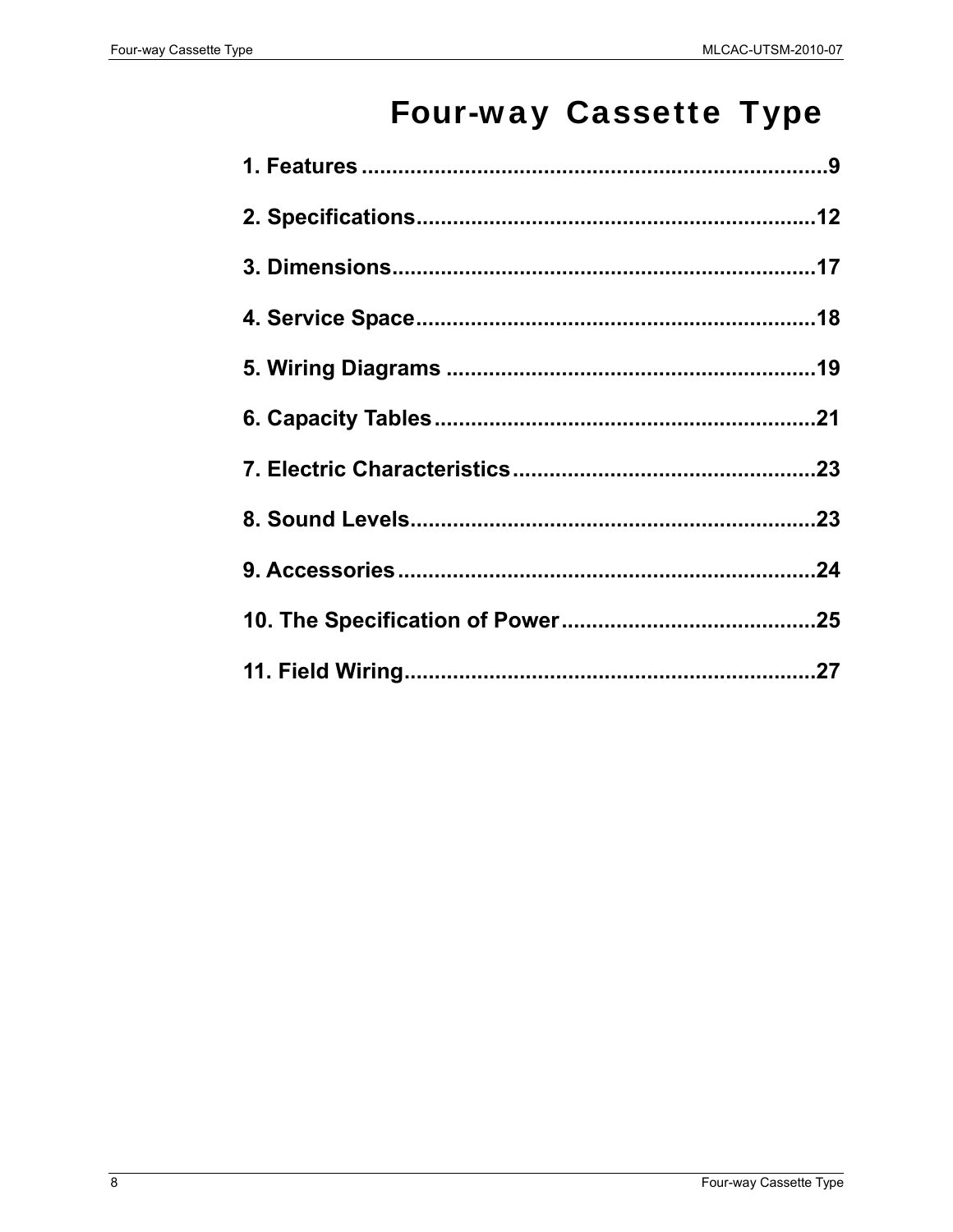## **1. Features**

- (1) Low operation noise
	- —Streamline plate ensures quietness
	- —Creates natural and comfortable environment
- (2) Efficient cooling——Equal, fast and wide range cooling



- (3) Excellent performance. The optimal evaporator & sufficient airflow volume guarantees the excellent capacity
- (4) The adoption of the most advanced 3- Dimensional Screw fan
	- —Reduces the air resistance passing through
	- —Smoothes the air flow
	- —Makes air speed distribution to the heat exchange uniform



(5) Fresh air makes life healthier and more comfortable.



(6) Drainage pump can take up the condenser water to750mm.



(7) Ultra thin machine body to easy installation and maintenance. 18K~24K:230mm, 36~48K:300mm.

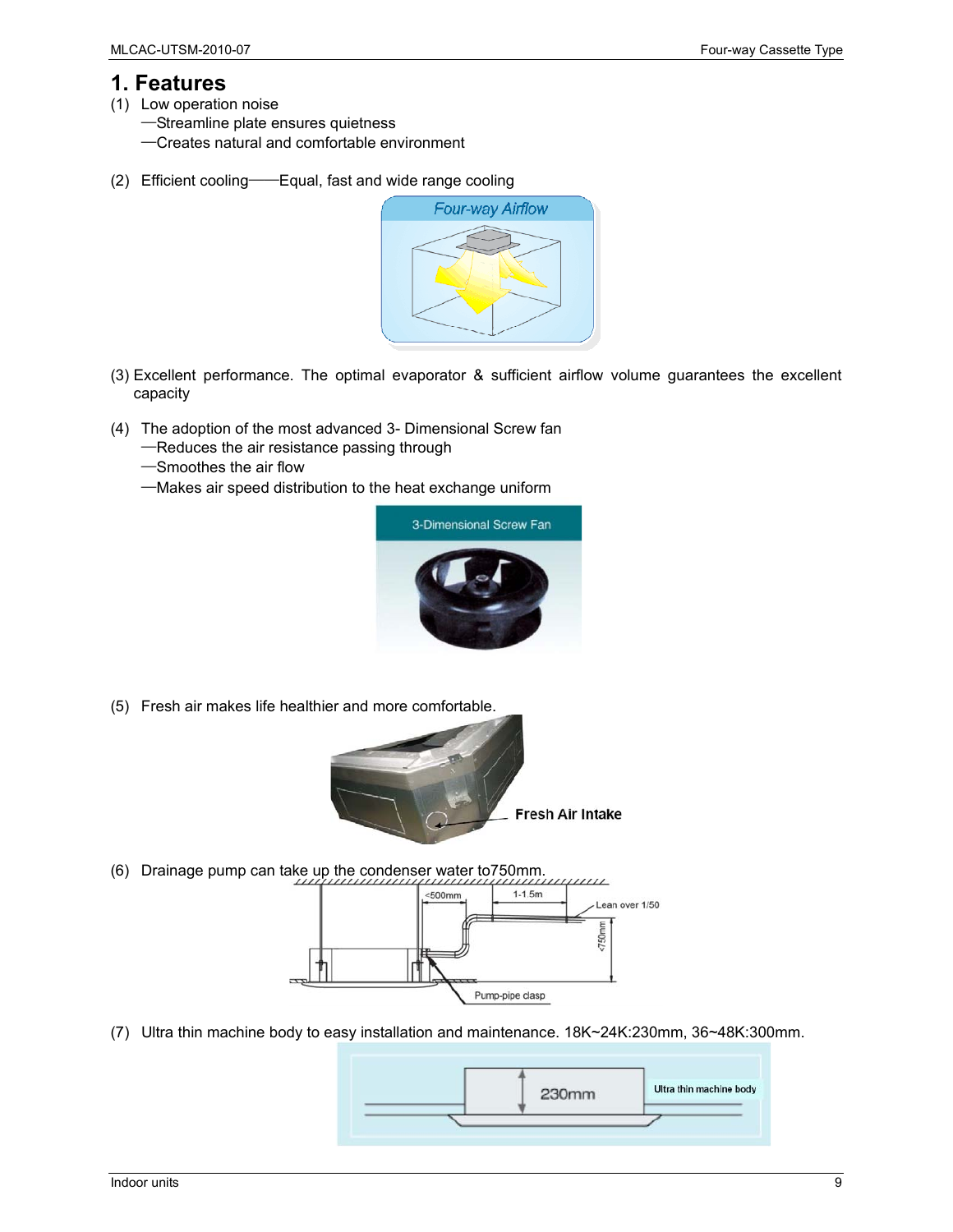(8) Different color panels for choose: White、Gray、Blue、Black



- (9) Swing angle of louver
	- 1) Add one more swing motor, one motor driving two louvers. Controlling the interspace of each part, minimizing the angle loss.
	- 2) The swing angle of the first louver are 40~42 degrees and the second louver are 37~38 degrees. New evaporator and inner configuration designed can acquire high heat-exchanger effect.



(10) More strengthening rib design around the panel, preventing the distortion for the panel.



- (11) New outlet frame design to make the phenomena of coagulation great improvement: prevent the condensing water from damaging the air guide strip.
- (12) Adding rib on the panel of fan outlet, which can avoid the air outlet direct flow to people.



(13) 4 speeds available, optional super high fan speed design suitable for the large building over 3m high.



(14) Adding digital tube displaying on the display board. LED can display the Error Code to make the malfunction checking easier.

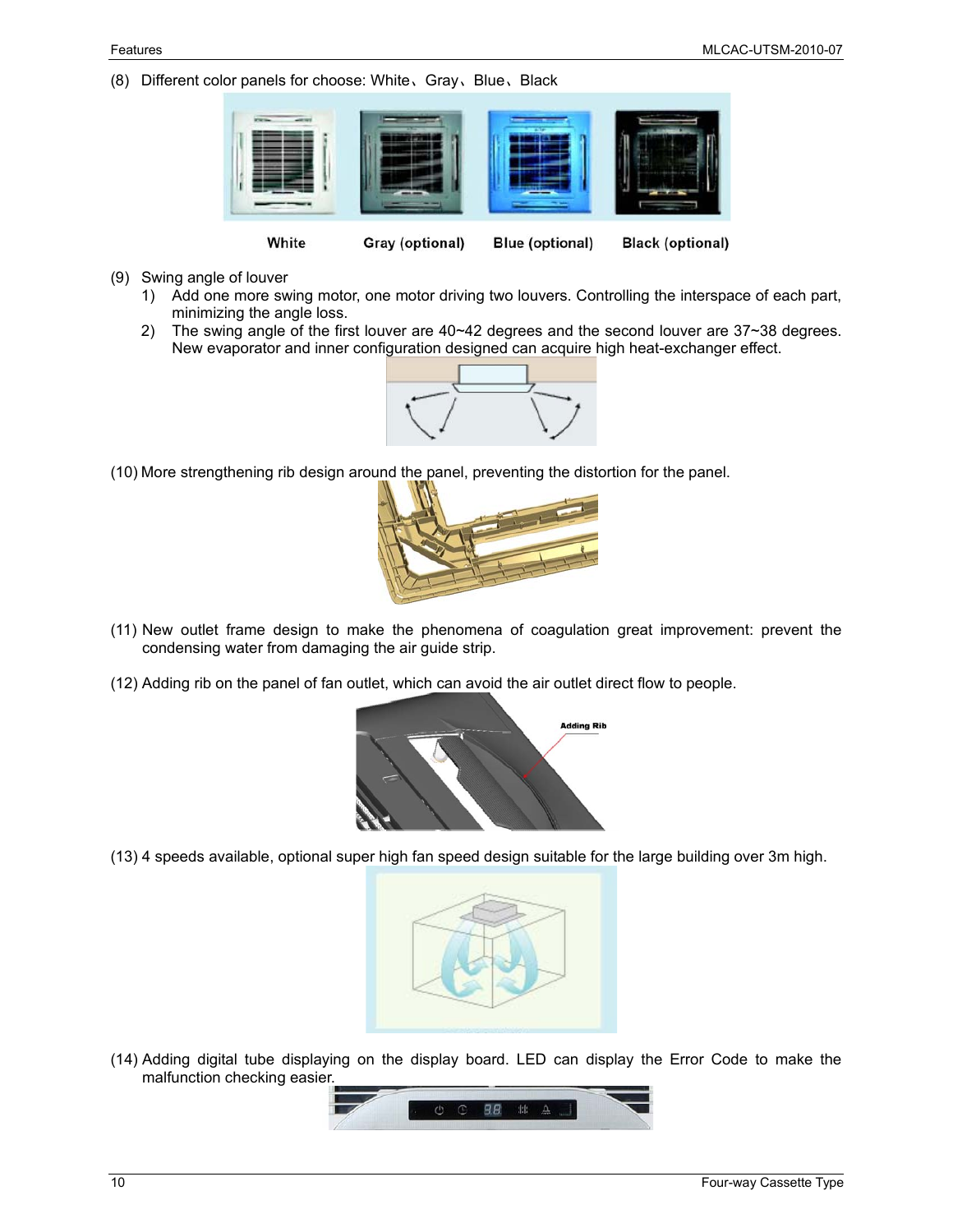(15) Reserve spaces for air side-outlet, it is available to connect duct pipe hence Air supplying from the four sides to nearby small room..



- (16) Optimal design, smaller Control Box, Space saving and convenient for wiring, Using fire resistance galvanized steel for E-box material. Metal box make the control part more stable and prevent damaging
- (17) New Panel for optional: 360 degree air-outlet

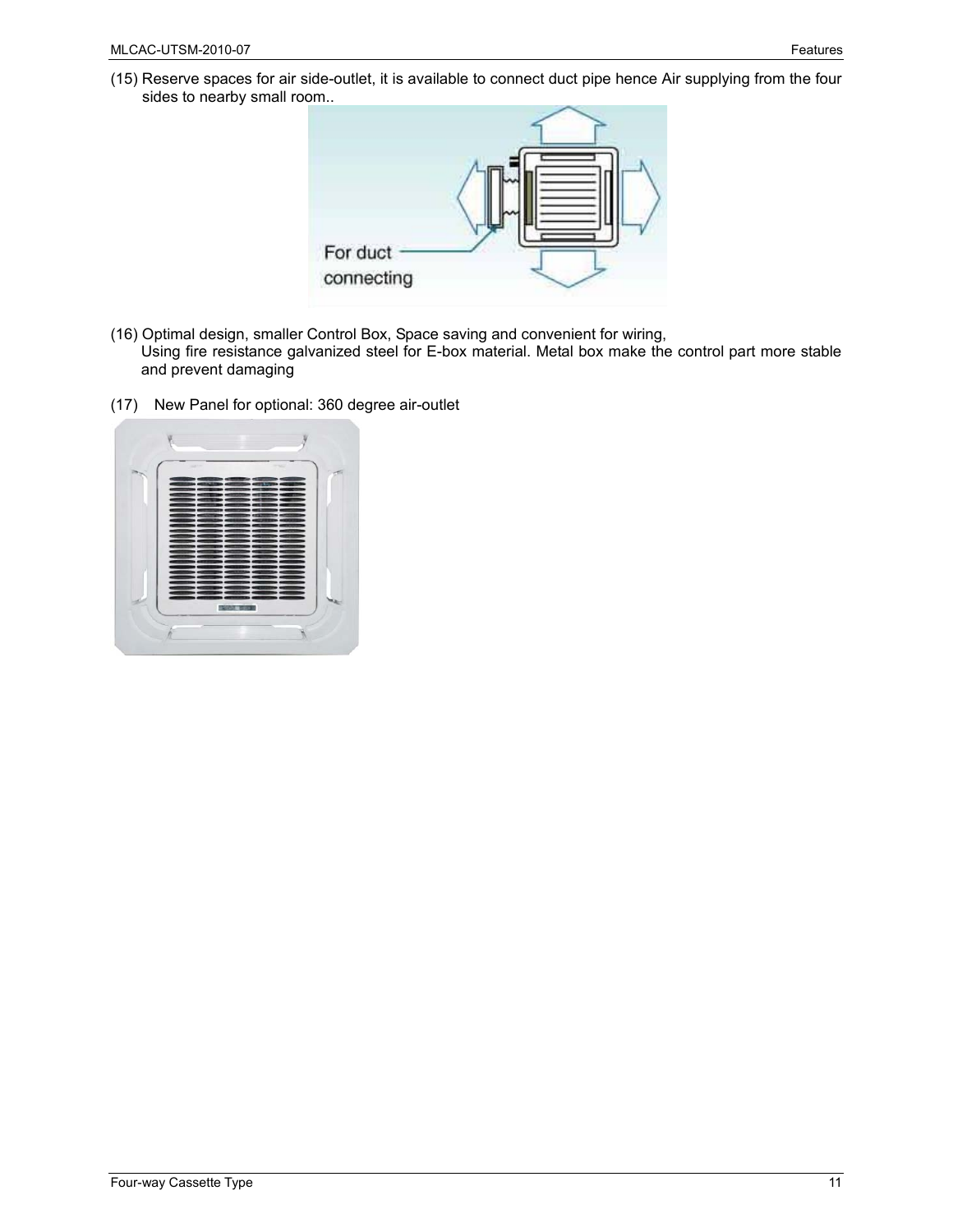# **2. Specifications**

| Model                               |                                 |         | <b>MCACE-18CR/ MCACT-18CR</b> |
|-------------------------------------|---------------------------------|---------|-------------------------------|
| Power supply                        |                                 | V-Ph-Hz | 220~230-1-60                  |
|                                     | Capacity                        | Btu/h   | 18000                         |
| Cooling                             | Input                           | W       | 1886                          |
|                                     | <b>EER</b>                      | W/W     | 2.81                          |
|                                     | Capacity                        | Btu/h   | $\prime$                      |
| Heating                             | Input                           | W       | $\prime$                      |
|                                     | COP                             | W/W     | $\prime$                      |
|                                     | Model                           |         | <b>YDK60-6E</b>               |
| Indoor fan motor                    | Qty                             |         | 1                             |
|                                     | Input                           | W       | 82/67/53                      |
|                                     | Capacitor                       | uF      | 3uF/450V                      |
|                                     | Speed(Hi/Mi/Lo)                 | r/min   | 550/480/410                   |
| Indoor coil                         | a. Number of rows               |         | $\overline{2}$                |
|                                     | b. Tube pitch(a)x row pitch(b)  | mm      | 21x13.37                      |
|                                     | c. Fin spacing                  | mm      | 1.5                           |
|                                     | d. Fin type                     |         | Hydrophilic aluminium         |
|                                     | e. Tube outside dia and type    | mm      | Φ7, Inner groove tube         |
|                                     | f. Coil length x height x width | mm      | 1990x168x26.74                |
|                                     | g. Number of circuits           |         | 8                             |
| Indoor air flow(Hi/Mi/Lo)           |                                 | $m^3/h$ | 940/790/660                   |
| Indoor noise level (sound pressure) |                                 | dB(A)   | 39/37/34                      |
| Throttle type                       |                                 |         | Throttle valve                |
|                                     | Dimension (WxHxD)(body)         | mm      | 840x230x840                   |
|                                     | Packing (WxHxD)(body)           | mm      | 900x250x900                   |
| Indoor unit                         | Dimension (WxHxD)(panel)        | mm      | 950x55x950                    |
|                                     | Packing (WxHxD)(panel)          | mm      | 1035x90x1035                  |
|                                     | Net/Gross weight(body)          | kg      | 26/32                         |
|                                     | Net/Gross weight(panel)         | kg      | 6/9                           |
| Design pressure                     |                                 | MPa     | 2.6/1.0                       |
| Refrigerant piping                  | Liquid side/ Gas side           | mm      | Ф6.4/Ф12.7                    |
| Drainage water pipe diameter        |                                 | mm      | OD <sub>Φ32</sub>             |
| Controller                          |                                 |         | R05/BGE                       |
| Operation temperature               |                                 | °C      | 17-30                         |

**Notes:** 1. Nominal cooling capacities are based on the following conditions:

Indoor temp: 27°CDB, 19°CWB; Outdoor temp: 35°CDB; Equivalent ref. piping: 7.5m (horizontal) 2. Nominal heating capacities are based on the following conditions:

Indoor temp: 20°CDB; Outdoor temp: 7°CDB, 6°CWB; Equivalent ref. piping: 7.5m (horizontal)

3. Actual noise level may differ, depending on the room structure, etc, since these noise values are from an anechoic room.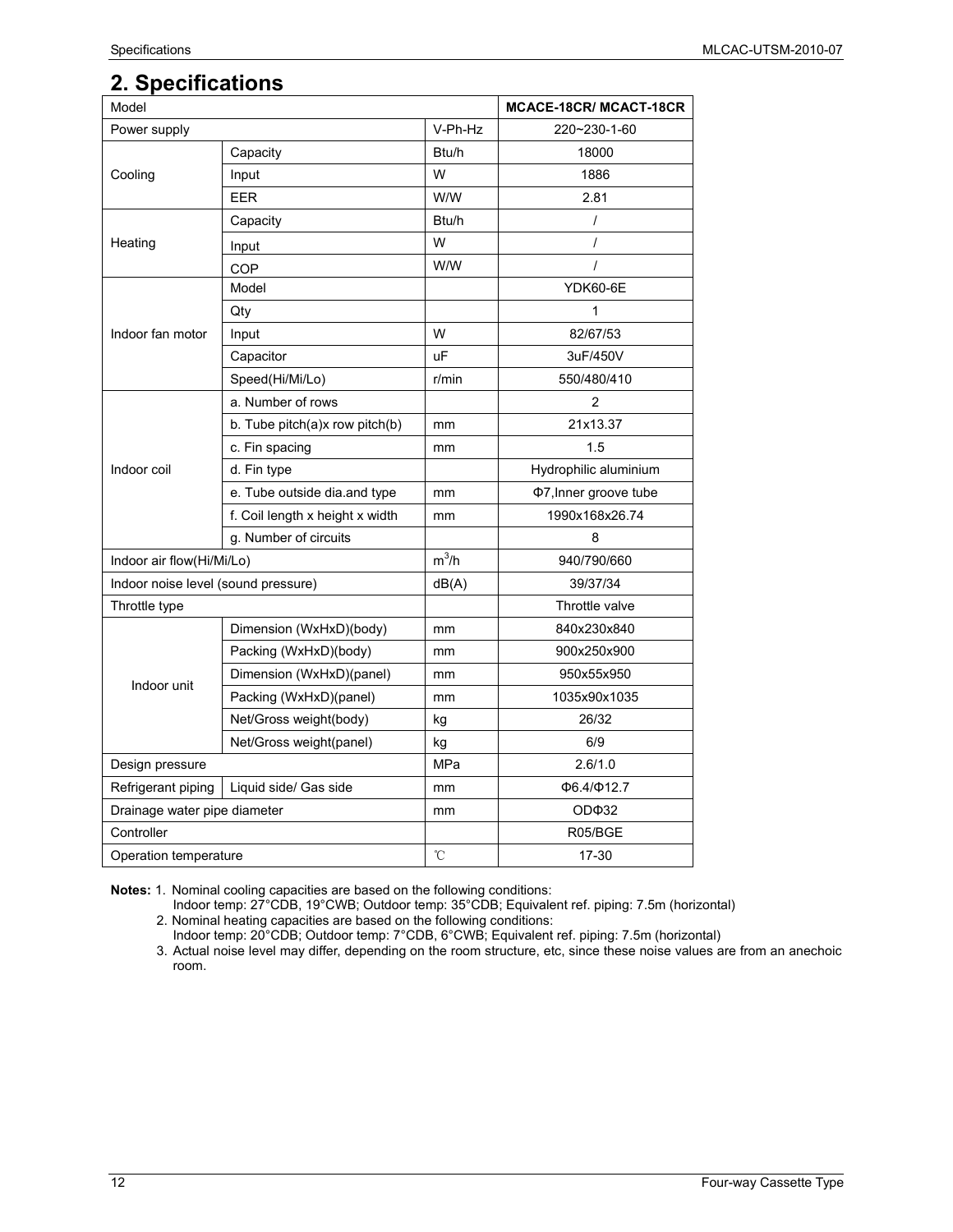| Model                               |                                 |                                                                                                                                                                                                                                                                                                                                                                                                                                                                                                                                                                | <b>MCACE-24CR/ MCACT-24CR</b> |
|-------------------------------------|---------------------------------|----------------------------------------------------------------------------------------------------------------------------------------------------------------------------------------------------------------------------------------------------------------------------------------------------------------------------------------------------------------------------------------------------------------------------------------------------------------------------------------------------------------------------------------------------------------|-------------------------------|
| Power supply                        |                                 | V-Ph-Hz                                                                                                                                                                                                                                                                                                                                                                                                                                                                                                                                                        | 220~230-1-60                  |
|                                     | Capacity                        | Btu/h                                                                                                                                                                                                                                                                                                                                                                                                                                                                                                                                                          | 24000                         |
| Cooling                             | Input                           | W                                                                                                                                                                                                                                                                                                                                                                                                                                                                                                                                                              | 2536                          |
|                                     | EER                             | W/W<br>2.80<br>Btu/h<br>$\prime$<br>W<br>$\prime$<br>W/W<br>$\prime$<br><b>YDK80-6F</b><br>1<br>W<br>113/82/58<br>uF<br>3.5UF/450V<br>670/550/420<br>r/min<br>2<br>21x13.37<br>mm<br>1.5<br>mm<br>Hydrophilic aluminium<br>Φ7, Inner groove tube<br>mm<br>1990x168x26.74<br>mm<br>8<br>$m^3/h$<br>1200/985/750<br>dB(A)<br>45/39/33<br>Throttle valve<br>840x230x840<br>mm<br>900x250x900<br>mm<br>950x55x950<br>mm<br>1035x90x1035<br>mm<br>26/32<br>kg<br>6/9<br>kg<br>MPa<br>2.6/1.0<br>$\Phi$ 9.5/ $\Phi$ 15.9<br>mm<br>OD <sub>Φ32</sub><br>mm<br>R05/BGE |                               |
|                                     | Capacity                        |                                                                                                                                                                                                                                                                                                                                                                                                                                                                                                                                                                |                               |
| Heating                             | Input                           |                                                                                                                                                                                                                                                                                                                                                                                                                                                                                                                                                                |                               |
|                                     | COP                             |                                                                                                                                                                                                                                                                                                                                                                                                                                                                                                                                                                |                               |
|                                     | Model                           |                                                                                                                                                                                                                                                                                                                                                                                                                                                                                                                                                                |                               |
|                                     | Qty                             |                                                                                                                                                                                                                                                                                                                                                                                                                                                                                                                                                                |                               |
| Indoor fan motor                    | Input                           |                                                                                                                                                                                                                                                                                                                                                                                                                                                                                                                                                                |                               |
|                                     | Capacitor                       |                                                                                                                                                                                                                                                                                                                                                                                                                                                                                                                                                                |                               |
|                                     | Speed(Hi/Mi/Lo)                 |                                                                                                                                                                                                                                                                                                                                                                                                                                                                                                                                                                |                               |
| Indoor coil                         | a. Number of rows               |                                                                                                                                                                                                                                                                                                                                                                                                                                                                                                                                                                |                               |
|                                     | b. Tube pitch(a)x row pitch(b)  |                                                                                                                                                                                                                                                                                                                                                                                                                                                                                                                                                                |                               |
|                                     | c. Fin spacing                  |                                                                                                                                                                                                                                                                                                                                                                                                                                                                                                                                                                |                               |
|                                     | d. Fin type                     |                                                                                                                                                                                                                                                                                                                                                                                                                                                                                                                                                                |                               |
|                                     | e. Tube outside dia.and type    |                                                                                                                                                                                                                                                                                                                                                                                                                                                                                                                                                                |                               |
|                                     | f. Coil length x height x width |                                                                                                                                                                                                                                                                                                                                                                                                                                                                                                                                                                |                               |
|                                     | g. Number of circuits           |                                                                                                                                                                                                                                                                                                                                                                                                                                                                                                                                                                |                               |
| Indoor air flow(Hi/Mi/Lo)           |                                 |                                                                                                                                                                                                                                                                                                                                                                                                                                                                                                                                                                |                               |
| Indoor noise level (sound pressure) |                                 |                                                                                                                                                                                                                                                                                                                                                                                                                                                                                                                                                                |                               |
| Throttle type                       |                                 |                                                                                                                                                                                                                                                                                                                                                                                                                                                                                                                                                                |                               |
|                                     | Dimension (WxHxD)(body)         |                                                                                                                                                                                                                                                                                                                                                                                                                                                                                                                                                                |                               |
|                                     | Packing (WxHxD)(body)           |                                                                                                                                                                                                                                                                                                                                                                                                                                                                                                                                                                |                               |
| Indoor unit                         | Dimension (WxHxD)(panel)        |                                                                                                                                                                                                                                                                                                                                                                                                                                                                                                                                                                |                               |
|                                     | Packing (WxHxD)(panel)          |                                                                                                                                                                                                                                                                                                                                                                                                                                                                                                                                                                |                               |
|                                     | Net/Gross weight(body)          |                                                                                                                                                                                                                                                                                                                                                                                                                                                                                                                                                                |                               |
|                                     | Net/Gross weight(panel)         |                                                                                                                                                                                                                                                                                                                                                                                                                                                                                                                                                                |                               |
| Design pressure                     |                                 |                                                                                                                                                                                                                                                                                                                                                                                                                                                                                                                                                                |                               |
| Refrigerant piping                  | Liquid side/ Gas side           |                                                                                                                                                                                                                                                                                                                                                                                                                                                                                                                                                                |                               |
| Drainage water pipe diameter        |                                 |                                                                                                                                                                                                                                                                                                                                                                                                                                                                                                                                                                |                               |
| Controller                          |                                 |                                                                                                                                                                                                                                                                                                                                                                                                                                                                                                                                                                |                               |
| Operation temperature               |                                 | Ĉ                                                                                                                                                                                                                                                                                                                                                                                                                                                                                                                                                              | 17-30                         |

Indoor temp: 27°CDB, 19°CWB; Outdoor temp: 35°CDB; Equivalent ref. piping: 7.5m (horizontal)

2. Nominal heating capacities are based on the following conditions:

Indoor temp: 20°CDB; Outdoor temp: 7°CDB, 6°CWB; Equivalent ref. piping: 7.5m (horizontal) 3. Actual noise level may differ, depending on the room structure, etc, since these noise values are from an anechoic room.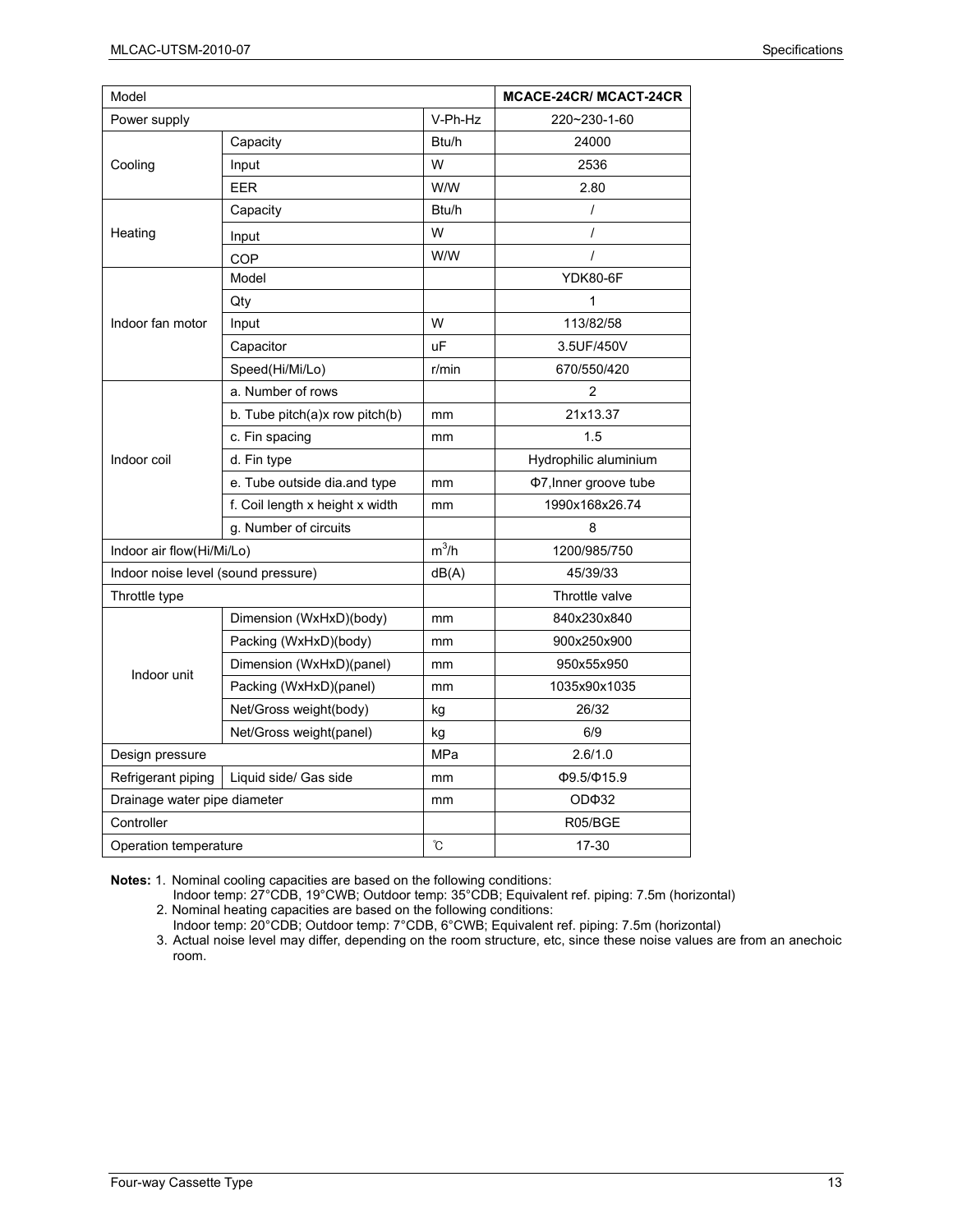| Model                               |                                 |              | MCACE-36CR, MCACT-36CR |
|-------------------------------------|---------------------------------|--------------|------------------------|
| Power supply                        |                                 | V-Ph-Hz      | 220~230-1-60           |
|                                     | Capacity                        | Btu/h        | 36000                  |
| Cooling                             | Input                           | W            | 3804                   |
|                                     | <b>EER</b>                      | W/W          | 2.76                   |
|                                     | Capacity                        | Btu/h        | $\prime$               |
| Heating                             | Input                           | W            | $\prime$               |
|                                     | COP                             | W/W          | $\prime$               |
|                                     | Model                           |              | <b>YDK90-6F</b>        |
|                                     | Qty                             |              | 1                      |
| Indoor fan motor                    | Input                           | W            | 160/124/95             |
|                                     | Capacitor                       | uF           | 3.5UF/450V             |
|                                     | Speed(Hi/Mi/Lo)                 | r/min        | 750/610/500            |
| Indoor coil                         | a. Number of rows               |              | 2                      |
|                                     | b. Tube pitch(a)x row pitch(b)  | mm           | 21x13.37               |
|                                     | c. Fin spacing                  | mm           | 1.5                    |
|                                     | d. Fin type                     |              | Hydrophilic aluminium  |
|                                     | e. Tube outside dia.and type    | mm           | Φ7, Inner groove tube  |
|                                     | f. Coil length x height x width | mm           | 1990x252x26.74         |
|                                     | g. Number of circuits           |              | 12                     |
| Indoor air flow(Hi/Mi/Lo)           |                                 | $m^3/h$      | 1850/1250/1080         |
| Indoor noise level (sound pressure) |                                 | dB(A)        | 52/45/39               |
| Throttle type                       |                                 |              | Throttle valve         |
|                                     | Dimension (WxHxD)(body)         | mm           | 840x300x840            |
|                                     | Packing (WxHxD)(body)           | mm           | 900x320x900            |
|                                     | Dimension (WxHxD)(panel)        | mm           | 950x55x950             |
| Indoor unit                         | Packing (WxHxD)(panel)          | mm           | 1035x90x1035           |
|                                     | Net/Gross weight(body)          | kg           | 30/36                  |
|                                     | Net/Gross weight(panel)         | kg           | 6/9                    |
| Design pressure                     |                                 | MPa          | 2.6/1.0                |
| Refrigerant piping                  | Liquid side/ Gas side           | mm           | $\Phi$ 9.5/ $\Phi$ 19  |
| Drainage water pipe diameter        |                                 | mm           | OD <sub>Φ32</sub>      |
| Controller                          |                                 |              | R05/BGE                |
| Operation temperature               |                                 | $^{\circ}$ C | 17-30                  |

Indoor temp: 27°CDB, 19°CWB; Outdoor temp: 35°CDB; Equivalent ref. piping: 7.5m (horizontal) 2. Nominal heating capacities are based on the following conditions:

Indoor temp: 20°CDB; Outdoor temp: 7°CDB, 6°CWB; Equivalent ref. piping: 7.5m (horizontal)

3. Actual noise level may differ, depending on the room structure, etc, since these noise values are from an anechoic room.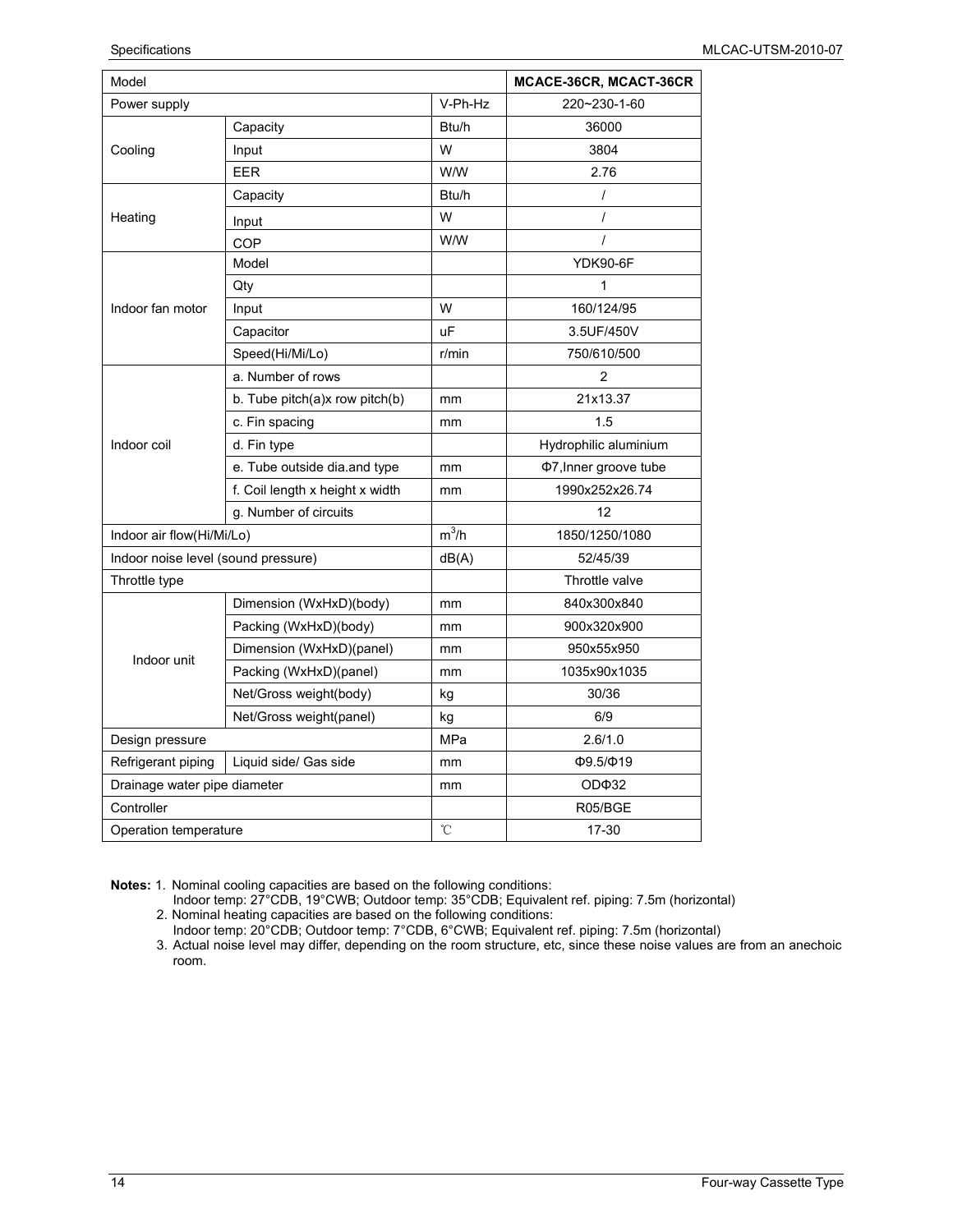| Model                               |                                 |         | MCACE-48CR, MCACT-48CR |
|-------------------------------------|---------------------------------|---------|------------------------|
| Power supply                        |                                 | V-Ph-Hz | 220~230-1-60           |
|                                     | Capacity                        | Btu/h   | 48000                  |
| Cooling                             | Input                           | W       | 5224                   |
|                                     | <b>EER</b>                      | W/W     | 2.68                   |
|                                     | Capacity                        | Btu/h   | $\prime$               |
| Heating                             | Input                           | W       | $\overline{I}$         |
|                                     | COP                             | W/W     | $\prime$               |
|                                     | Model                           |         | <b>YDK90-6F</b>        |
|                                     | Qty                             |         | 1                      |
| Indoor fan motor                    | Input                           | W       | 160/124/95             |
|                                     | Capacitor                       | uF      | 3.5UF/450V             |
|                                     | Speed(Hi/Mi/Lo)                 | r/min   | 750/610/500            |
|                                     | a. Number of rows               |         | $\overline{2}$         |
| Indoor coil                         | b. Tube pitch(a)x row pitch(b)  | mm      | 21x13.37               |
|                                     | c. Fin spacing                  | mm      | 1.5                    |
|                                     | d. Fin type                     |         | Hydrophilic aluminium  |
|                                     | e. Tube outside dia and type    | mm      | Φ7, Inner groove tube  |
|                                     | f. Coil length x height x width | mm      | 1990x252x26.74         |
|                                     | g. Number of circuits           |         | 12                     |
| Indoor air flow(Hi/Mi/Lo)           |                                 | $m^3/h$ | 1900/1300/1100         |
| Indoor noise level (sound pressure) |                                 | dB(A)   | 52/45/40               |
| Throttle type                       |                                 |         | Throttle valve         |
|                                     | Dimension (WxHxD)(body)         | mm      | 840x300x840            |
|                                     | Packing (WxHxD)(body)           | mm      | 900x320x900            |
| Indoor unit                         | Dimension (WxHxD)(panel)        | mm      | 950x55x950             |
|                                     | Packing (WxHxD)(panel)          | mm      | 1035x90x1035           |
|                                     | Net/Gross weight(body)          | kg      | 30/36                  |
|                                     | Net/Gross weight(panel)         | kg      | 6/9                    |
| Design pressure                     |                                 | MPa     | 2.6/1.0                |
| Refrigerant piping                  | Liquid side/ Gas side           | mm      | $\Phi$ 9.5/ $\Phi$ 19  |
| Drainage water pipe diameter        |                                 | mm      | OD <sub>Φ32</sub>      |
| Controller                          |                                 |         | R05/BGE                |
| Operation temperature               |                                 | °C      | 17-30                  |

Indoor temp: 27°CDB, 19°CWB; Outdoor temp: 35°CDB; Equivalent ref. piping: 7.5m (horizontal)

2. Nominal heating capacities are based on the following conditions:

Indoor temp: 20°CDB; Outdoor temp: 7°CDB, 6°CWB; Equivalent ref. piping: 7.5m (horizontal)

3. Actual noise level may differ, depending on the room structure, etc, since these noise values are from an anechoic room.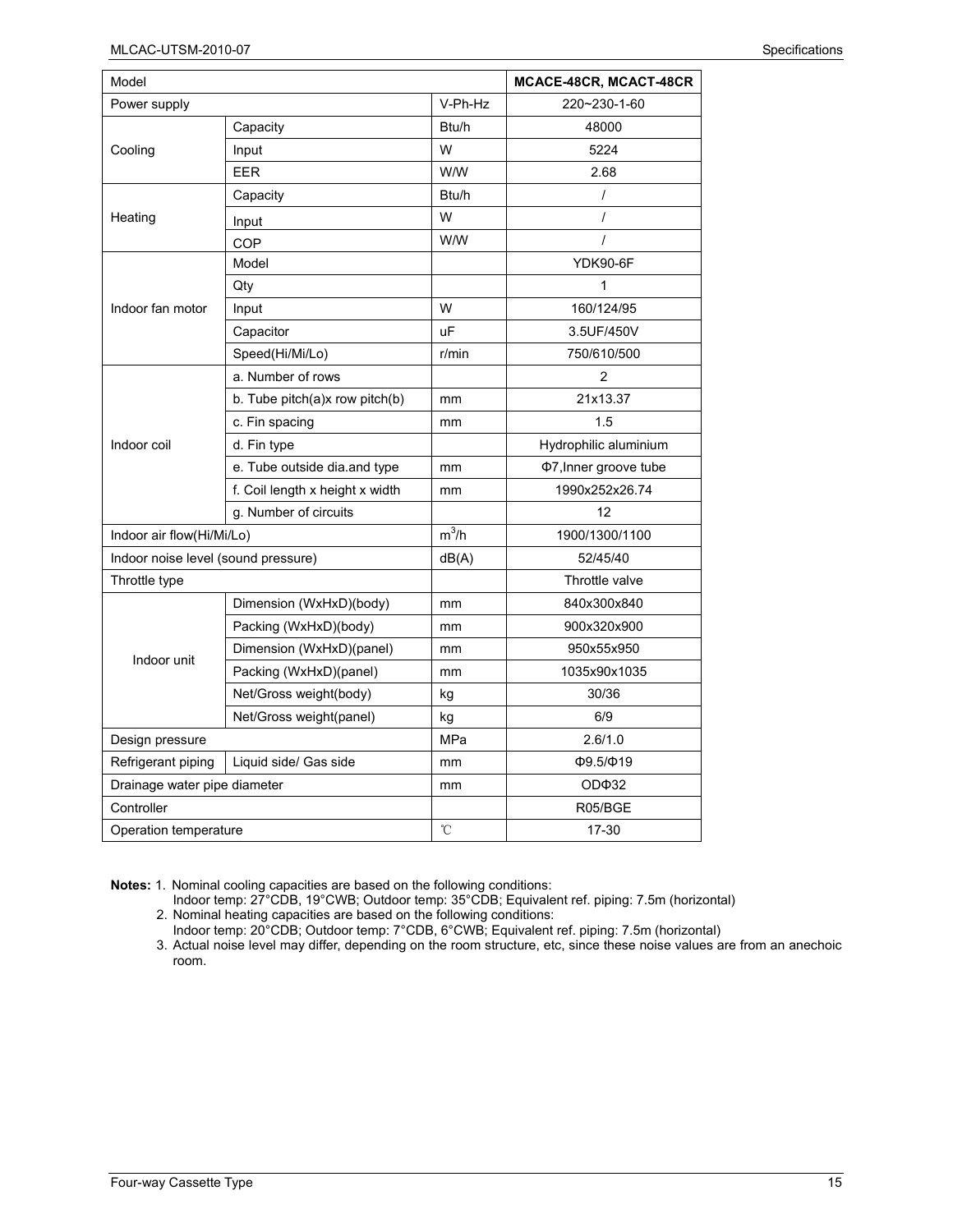| Model                               |                                 |         | MCACE-60CR, MCACT-60CR            |
|-------------------------------------|---------------------------------|---------|-----------------------------------|
| Factory<br>model                    |                                 |         | SA-KF160Q/Y-C                     |
| Code                                |                                 |         | 220042900150                      |
| Power supply                        |                                 | V-Ph-Hz | 220~230-1-60                      |
|                                     | Capacity                        | Btu/h   | 60000                             |
| Cooling                             | Input                           | W       | 5926                              |
|                                     | <b>EER</b>                      | W/W     | 2.70                              |
|                                     | Capacity                        | Btu/h   | $\prime$                          |
| Heating                             | Input                           | W       | $\prime$                          |
|                                     | COP                             | W/W     | $\prime$                          |
|                                     | Model                           |         | <b>YDK100-6N</b>                  |
|                                     | Qty                             |         | 1                                 |
| Indoor fan motor                    | Input                           | W       | 240/130/105                       |
|                                     | Capacitor                       | uF      | 5UF/450V                          |
|                                     | Speed(Hi/Mi/Lo)                 | r/min   | 860/580/490                       |
|                                     | a. Number of rows               |         | 3                                 |
|                                     | b. Tube pitch(a)x row pitch(b)  | mm      | 21x13.37                          |
|                                     | c. Fin spacing                  | mm      | 1.5                               |
| Indoor coil                         | d. Fin type                     |         | Hydrophilic aluminium             |
|                                     | e. Tube outside dia.and type    | mm      | Φ7, Inner groove tube             |
|                                     | f. Coil length x height x width | mm      | 2080x252x40.11                    |
|                                     | g. Number of circuits           |         | 12                                |
| Indoor air flow(Hi/Mi/Lo)           |                                 | $m^3/h$ | 1900/1300/1100                    |
| Indoor noise level (sound pressure) |                                 | dB(A)   | 52/45/40                          |
| Throttle type                       |                                 |         | Throttle valve                    |
|                                     | Dimension (WxHxD)(body)         | mm      | 840x300x840                       |
|                                     | Packing (WxHxD)(body)           | mm      | 955x330x955                       |
| Indoor unit                         | Dimension (WxHxD)(panel)        | mm      | 950x55x950                        |
|                                     | Packing (WxHxD)(panel)          | mm      | 1035x90x1035                      |
|                                     | Net/Gross weight(body)          | kg      | 36/41                             |
|                                     | Net/Gross weight(panel)         | kg      | 6/9                               |
| Design pressure                     |                                 | MPa     | 2.6/1.0                           |
| Refrigerant piping                  | Liquid side/ Gas side           | mm      | Ф9.5/Ф19                          |
| Drainage water pipe diameter        |                                 | mm      | 0D <sub><math>\Phi</math>32</sub> |
| Controller                          |                                 |         | R05/BGE                           |
| Operation temperature               |                                 | °C      | 17-30                             |

Indoor temp: 27°CDB, 19°CWB; Outdoor temp: 35°CDB; Equivalent ref. piping: 7.5m (horizontal) 2. Nominal heating capacities are based on the following conditions:

Indoor temp: 20°CDB; Outdoor temp: 7°CDB, 6°CWB; Equivalent ref. piping: 7.5m (horizontal)

3. Actual noise level may differ, depending on the room structure, etc, since these noise values are from an anechoic room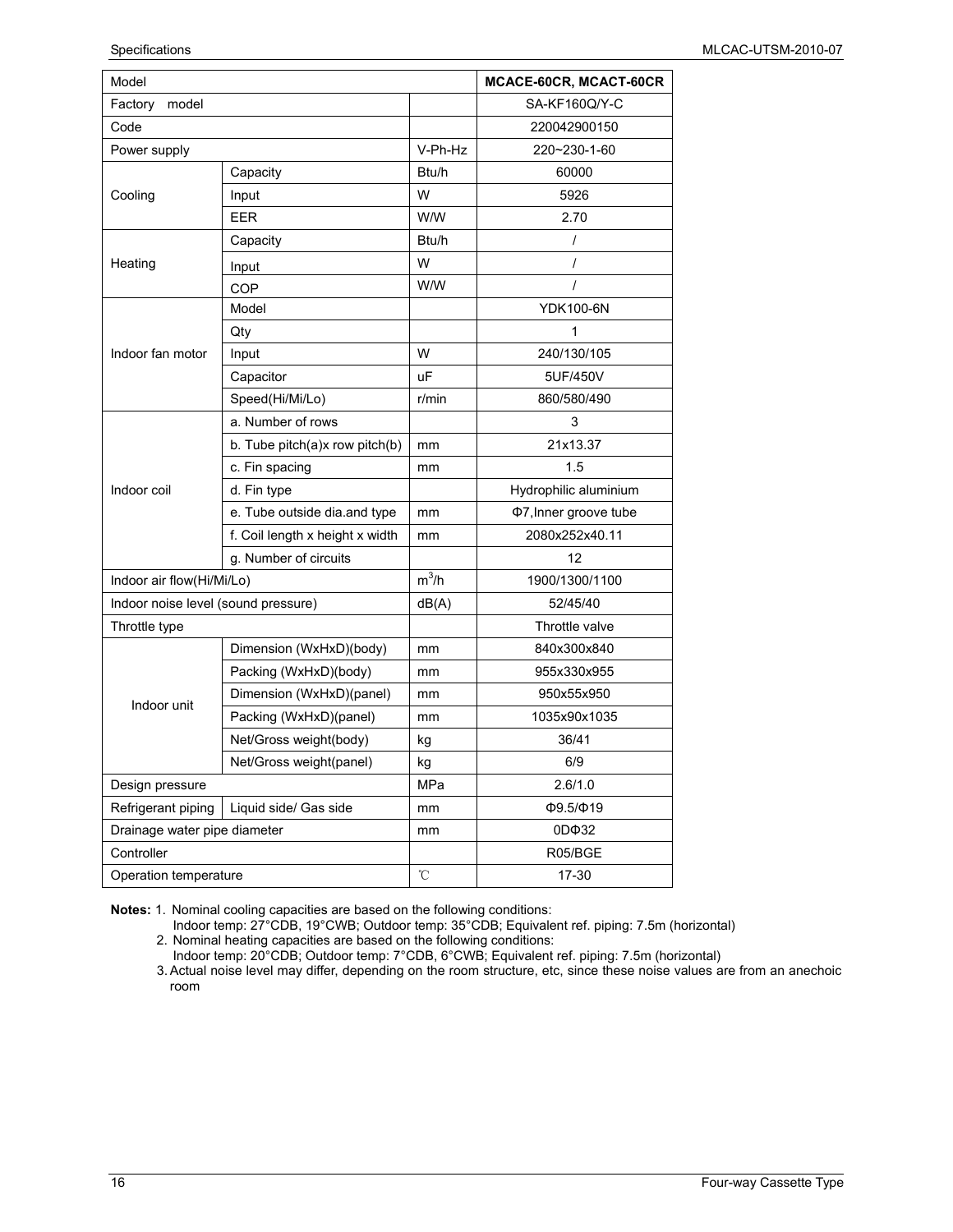### **3. Dimensions MCACE-18CR, MCACT-18CR, MCACE-24CR, MCACT-24CR**



#### **MCACE-36CR, MCACT-36CR, MCACE-48CR, MCACT-48CR, MCACE-60CR, MCACT-60CR**



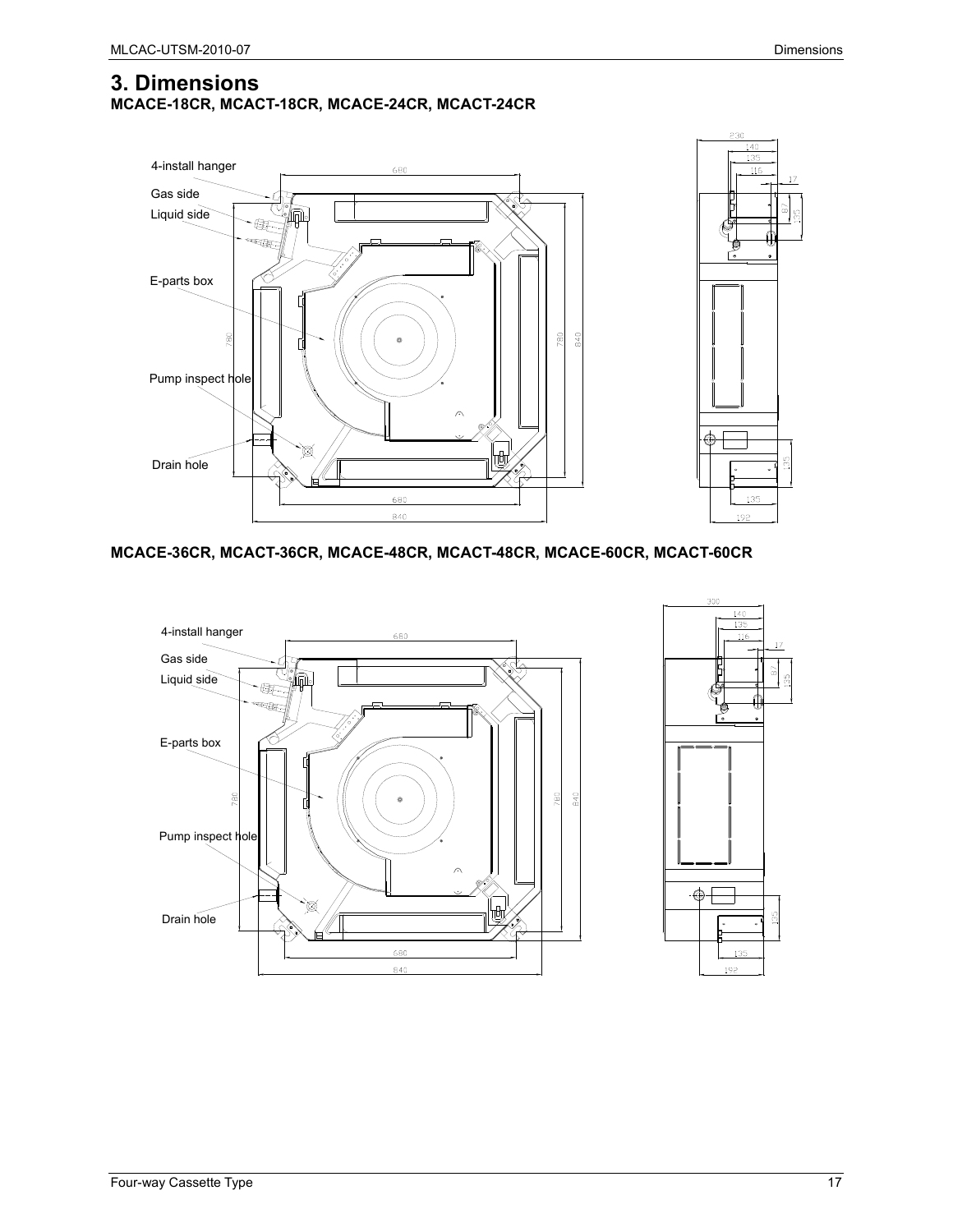# **4. Service Space**

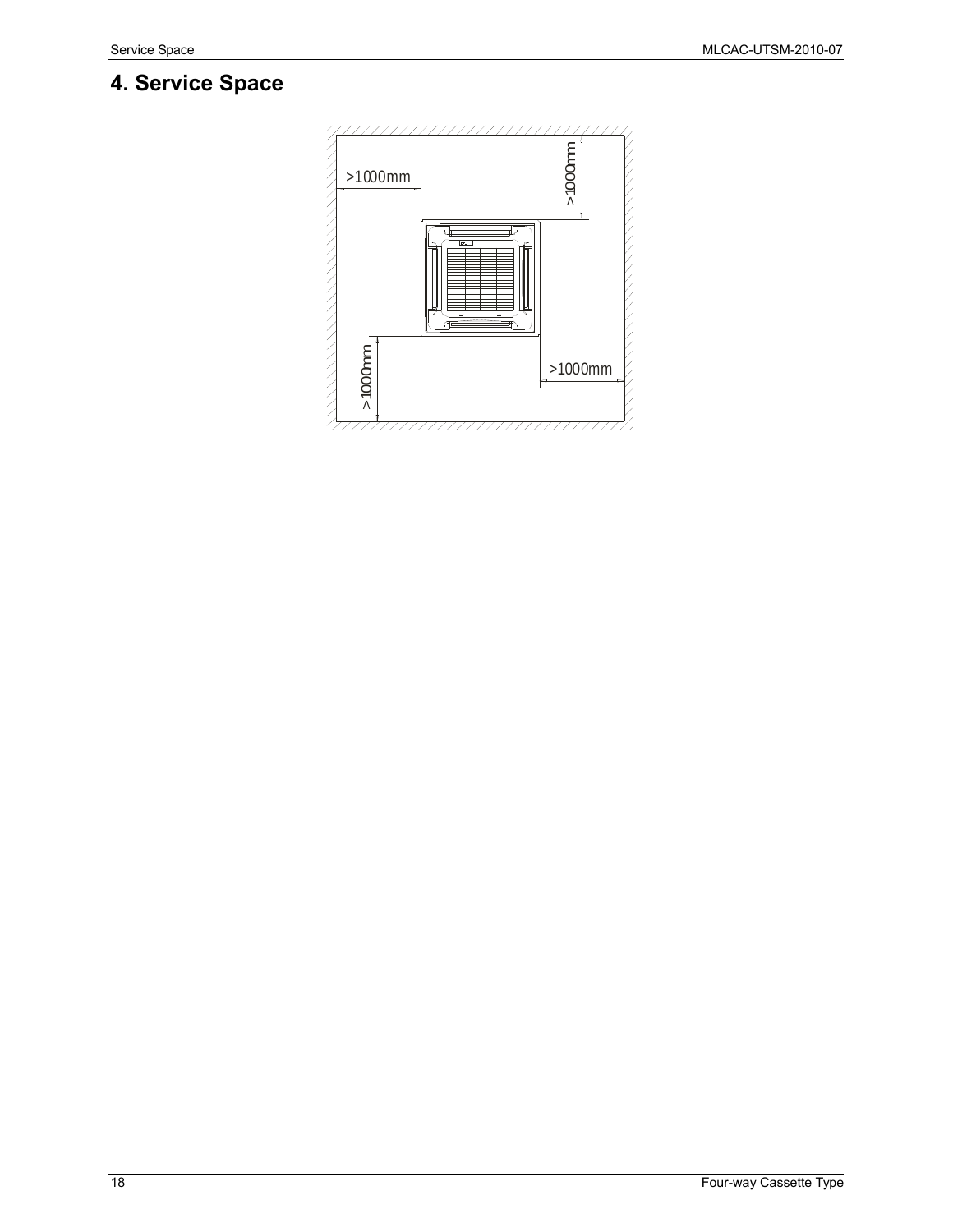## **5. Wiring Diagrams**

**MCACE-18CR, MCACT-18CR, MCACE-24CR, MCACT-24CR MCACE-36CR, MCACT-36CR, MCACE-48CR, MCACT-48CR** 

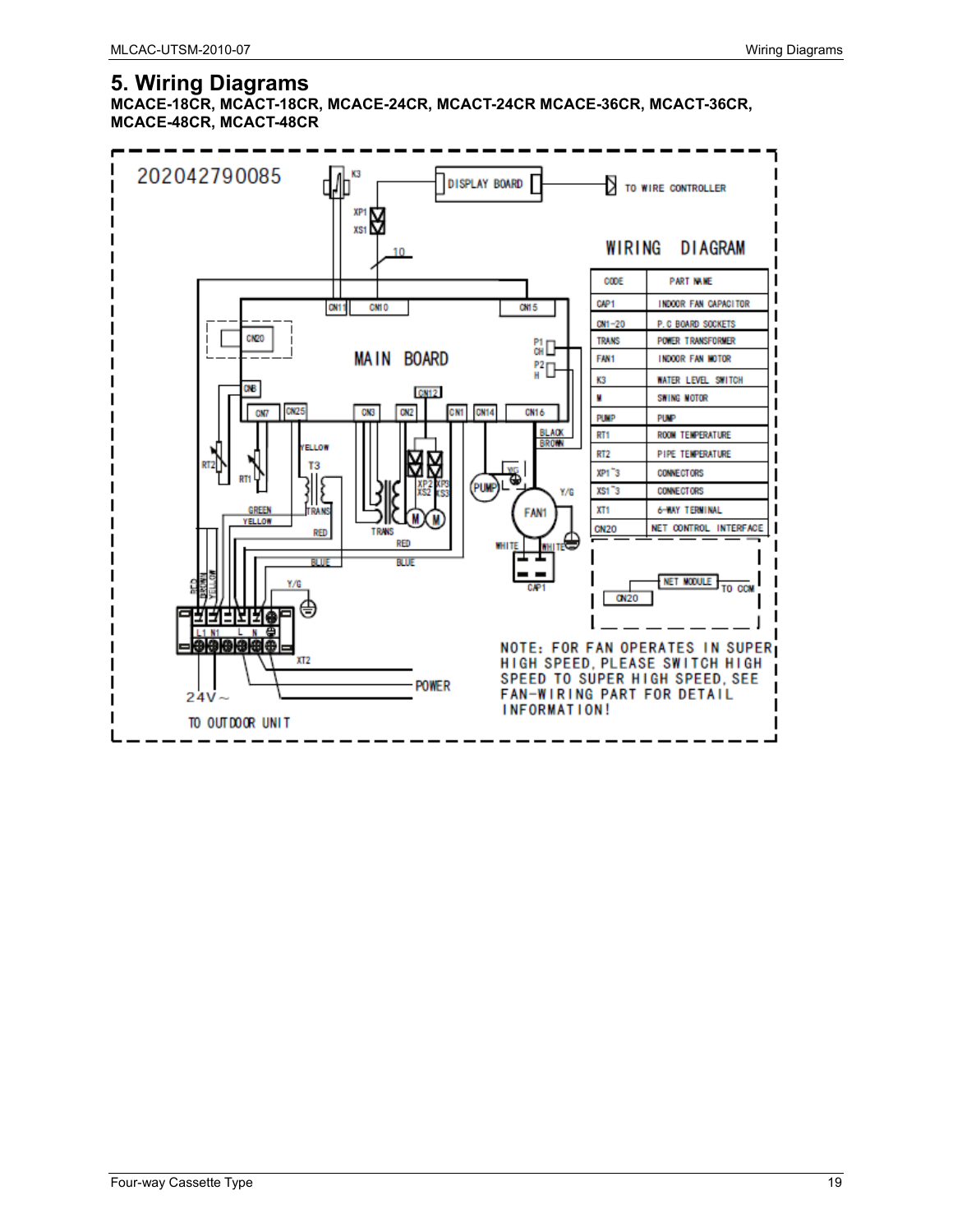#### **MCACE-60CR, MCACT-60CR**

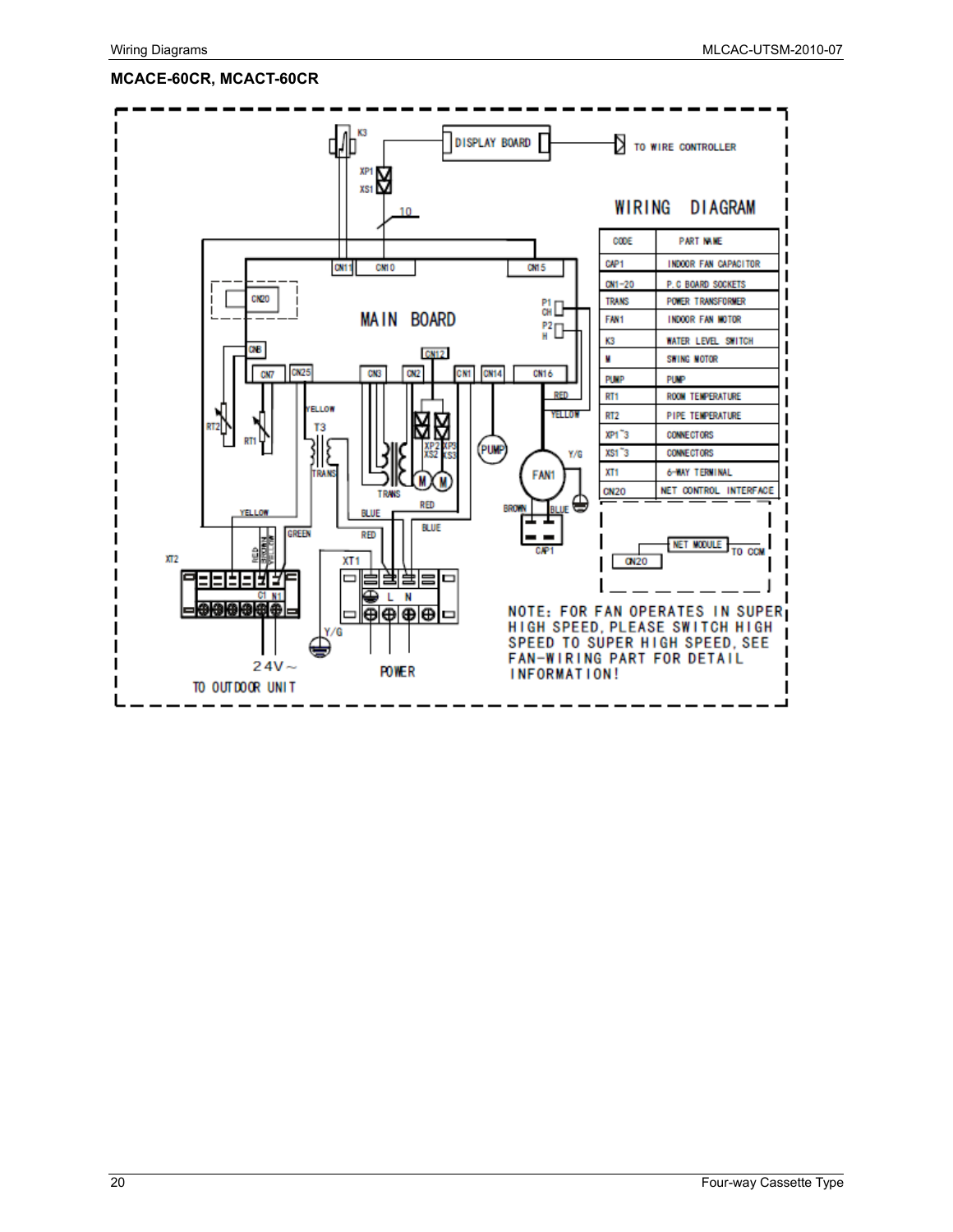## **6. Capacity Tables 6.1 Cooling Capacity MCACE-18CR, MCACT-18CR**

| Cooling                  |           | Outdoor conditions (DB) |                |                |                |
|--------------------------|-----------|-------------------------|----------------|----------------|----------------|
| <b>Indoor Conditions</b> | (kW)      | $21^{\circ}$ C          | $28^{\circ}$ C | $35^{\circ}$ C | $43^{\circ}$ C |
|                          | ТC        | 5.46                    | 5.19           | 4.93           | 4.72           |
| 21/15°C DB/WB            | <b>SC</b> | 4.04                    | 4.00           | 3.94           | 3.96           |
|                          | Input     | 1.57                    | 1.70           | 1.78           | 1.83           |
|                          | ТC        | 5.62                    | 5.35           | 5.09           | 4.77           |
| 24/17°C DB/WB            | <b>SC</b> | 4.21                    | 4.18           | 4.12           | 4.01           |
|                          | Input     | 1.66                    | 1.78           | 1.85           | 1.95           |
| 27/19°C DB/WB            | ТC        | 5.72                    | 5.46           | 5.30           | 4.93           |
|                          | <b>SC</b> | 4.24                    | 4.20           | 4.13           | 4.04           |
|                          | Input     | 1.70                    | 1.80           | 1.89           | 1.98           |
| 32/23°C DB/WB            | ТC        | 5.83                    | 5.62           | 5.51           | 5.09           |
|                          | <b>SC</b> | 4.96                    | 4.89           | 4.85           | 4.73           |
|                          | Input     | 1.78                    | 1.85           | 1.98           | 2.06           |

#### **MCACE-24CR, MCACT-24CR**

| Cooling                  |       | Outdoor conditions (DB) |                |                |                |
|--------------------------|-------|-------------------------|----------------|----------------|----------------|
| <b>Indoor Conditions</b> | (kW)  | $21^{\circ}$ C          | $28^{\circ}$ C | $35^{\circ}$ C | $43^{\circ}$ C |
|                          | ТC    | 7.31                    | 6.96           | 6.60           | 6.32           |
| $21/15^{\circ}$ C DB/WB  | SC    | 5.41                    | 5.36           | 5.28           | 5.31           |
|                          | Input | 2.11                    | 2.29           | 2.39           | 2.46           |
|                          | ТC    | 7.53                    | 7.17           | 6.82           | 6.39           |
| 24/17°C DB/WB            | SC    | 5.64                    | 5.59           | 5.52           | 5.37           |
|                          | Input | 2.24                    | 2.39           | 2.49           | 2.62           |
| 27/19°C DB/WB            | ТC    | 7.67                    | 7.31           | 7.10           | 6.60           |
|                          | SC    | 5.67                    | 5.63           | 5.54           | 5.41           |
|                          | Input | 2.29                    | 2.41           | 2.54           | 2.67           |
| 32/23°C DB/WB            | ТC    | 7.81                    | 7.53           | 7.38           | 6.82           |
|                          | SC    | 6.64                    | 6.55           | 6.50           | 6.34           |
|                          | Input | 2.39                    | 2.49           | 2.67           | 2.77           |

#### **MCACE-36CR, MCACT-36CR**

| Cooling                  |           | Outdoor conditions (DB) |                |                |                |
|--------------------------|-----------|-------------------------|----------------|----------------|----------------|
| <b>Indoor Conditions</b> | (kW)      | $21^{\circ}$ C          | $28^{\circ}$ C | $35^{\circ}$ C | $43^{\circ}$ C |
|                          | <b>TC</b> | 10.82                   | 10.29          | 9.77           | 9.35           |
| 21/15°C DB/WB            | <b>SC</b> | 8.00                    | 7.92           | 7.81           | 7.85           |
|                          | Input     | 3.15                    | 3.42           | 3.57           | 3.69           |
|                          | ТC        | 11.13                   | 10.61          | 10.08          | 9.45           |
| $24/17^{\circ}$ C DB/WB  | <b>SC</b> | 8.35                    | 8.27           | 8.16           | 7.94           |
|                          | Input     | 3.34                    | 3.57           | 3.72           | 3.91           |
| $27/19^{\circ}$ C DB/WB  | ТC        | 11.34                   | 10.82          | 10.50          | 9.77           |
|                          | <b>SC</b> | 8.39                    | 8.33           | 8.19           | 8.01           |
|                          | Input     | 3.42                    | 3.61           | 3.80           | 3.99           |
| 32/23°C DB/WB            | ТC        | 11.55                   | 11.13          | 10.92          | 10.08          |
|                          | SC        | 9.82                    | 9.68           | 9.61           | 9.37           |
|                          | Input     | 3.57                    | 3.72           | 3.99           | 4.14           |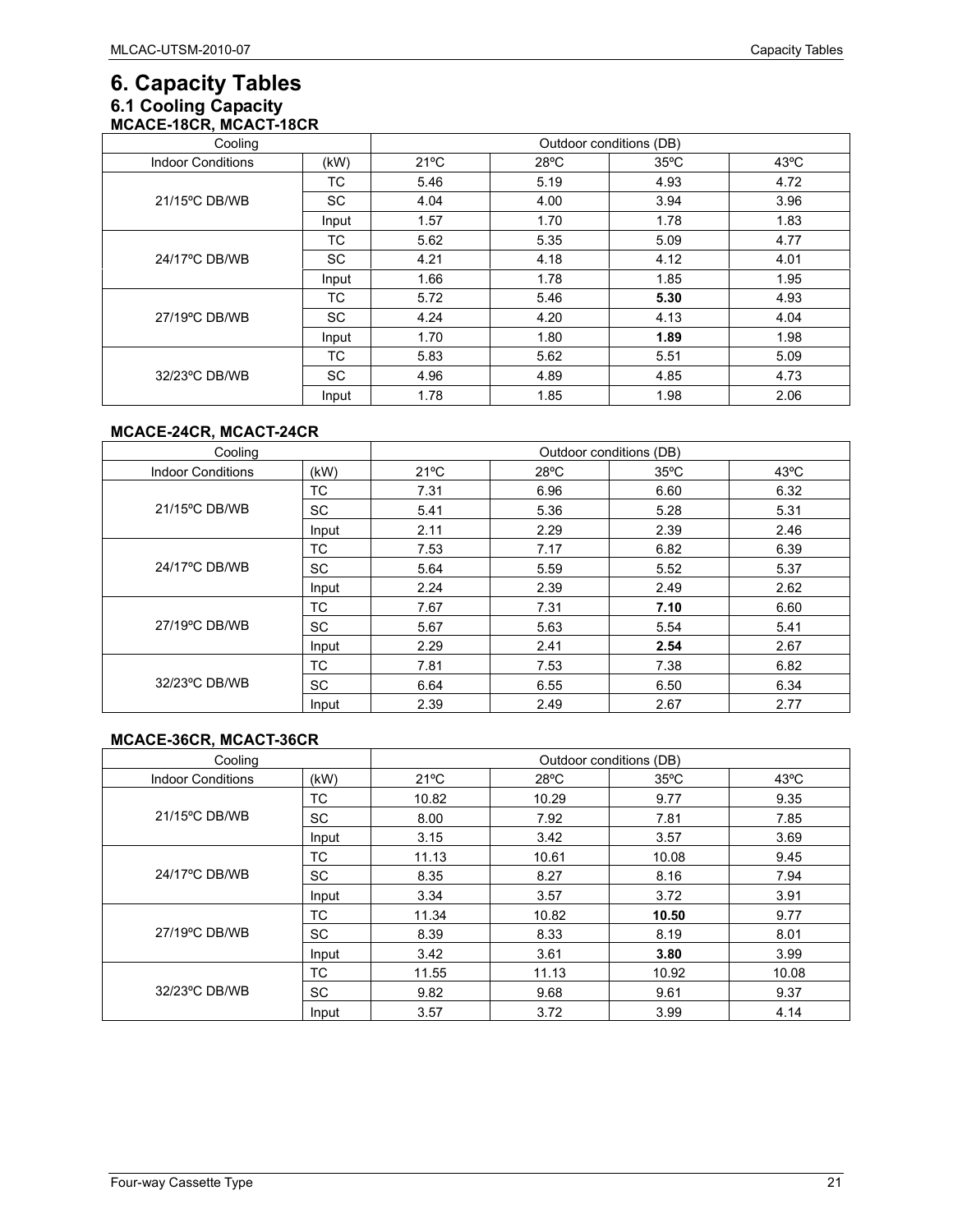## **MCACE-48CR, MCACT-48CR**

| Cooling                  |           | Outdoor conditions (DB) |                |                |                |
|--------------------------|-----------|-------------------------|----------------|----------------|----------------|
| <b>Indoor Conditions</b> | (kW)      | $21^{\circ}$ C          | $28^{\circ}$ C | $35^{\circ}$ C | $43^{\circ}$ C |
|                          | ТC        | 14.42                   | 13.72          | 13.02          | 12.46          |
| 21/15°C DB/WB            | SC.       | 10.67                   | 10.56          | 10.42          | 10.47          |
|                          | Input     | 4.33                    | 4.70           | 4.91           | 5.06           |
|                          | ТC        | 14.84                   | 14.14          | 13.44          | 12.60          |
| 24/17°C DB/WB            | SC.       | 11.13                   | 11.03          | 10.89          | 10.58          |
|                          | Input     | 4.59                    | 4.91           | 5.12           | 5.38           |
| 27/19°C DB/WB            | ТC        | 15.12                   | 14.42          | 14.00          | 13.02          |
|                          | SC.       | 11.19                   | 11.10          | 10.92          | 10.68          |
|                          | Input     | 4.70                    | 4.96           | 5.22           | 5.48           |
|                          | ТC        | 15.40                   | 14.84          | 14.56          | 13.44          |
| 32/23°C DB/WB            | <b>SC</b> | 13.09                   | 12.91          | 12.81          | 12.50          |
|                          | Input     | 4.91                    | 5.12           | 5.48           | 5.69           |

### **MCACE-60CR, MCACT-60CR**

| Cooling                  |           | Outdoor conditions (DB) |                |                |                |
|--------------------------|-----------|-------------------------|----------------|----------------|----------------|
| <b>Indoor Conditions</b> | (kW)      | $21^{\circ}$ C          | $28^{\circ}$ C | $35^{\circ}$ C | $43^{\circ}$ C |
|                          | <b>TC</b> | 16.48                   | 15.68          | 14.88          | 14.24          |
| 21/15°C DB/WB            | <b>SC</b> | 12.20                   | 12.07          | 11.90          | 11.96          |
|                          | Input     | 4.92                    | 5.34           | 5.57           | 5.75           |
|                          | ТC        | 16.96                   | 16.16          | 15.36          | 14.40          |
| 24/17°C DB/WB            | <b>SC</b> | 12.72                   | 12.60          | 12.44          | 12.10          |
|                          | Input     | 5.22                    | 5.57           | 5.81           | 6.11           |
| 27/19°C DB/WB            | <b>TC</b> | 17.28                   | 16.48          | 16.00          | 14.88          |
|                          | <b>SC</b> | 12.79                   | 12.69          | 12.48          | 12.20          |
|                          | Input     | 5.34                    | 5.63           | 5.93           | 6.23           |
| 32/23°C DB/WB            | <b>TC</b> | 17.60                   | 16.96          | 16.64          | 15.36          |
|                          | <b>SC</b> | 14.96                   | 14.76          | 14.64          | 14.28          |
|                          | Input     | 5.57                    | 5.81           | 6.23           | 6.46           |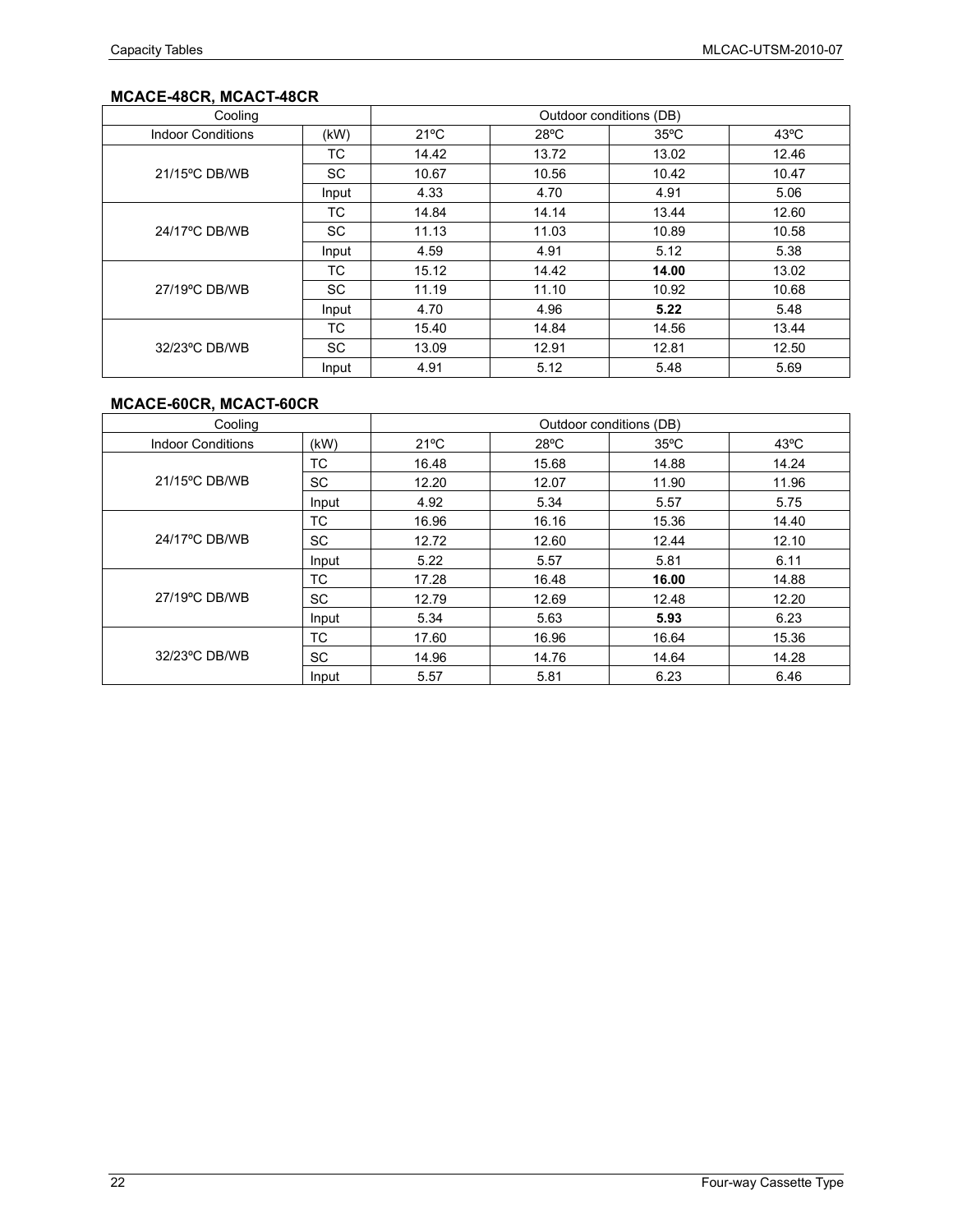# **7. Electric Characteristics**

| Model      |    | Indoor Unit | Power Supply |      |       |            |
|------------|----|-------------|--------------|------|-------|------------|
|            | Hz | Voltage     | Min.         | Max. | MCA   | <b>MFA</b> |
| MCC-18CR-N | 60 | 220-230V    | 198V         | 242V | 0.795 | 10         |
| MCC-24CR-N | 60 | 220-230V    | 198V         | 242V | 0.96  | 10         |
| MCC-36CR-N | 60 | 220-230V    | 198V         | 242V | 1.2   | 10         |
| MCC-48CR-N | 60 | 220-230V    | 198V         | 242V | 1.2   | 10         |
| MCC-60CR-N | 60 | 220-230V    | 198V         | 242V | 1.575 | 10         |

#### **Remark:**

MCA: Min. Current Amps. (A) MFA: Max. Fuse Amps. (A)

# **8. Sound Levels**



| Model      | Noise level dB(A) |    |    |  |
|------------|-------------------|----|----|--|
|            |                   | М  |    |  |
| MCC-18CR-N | 39                | 37 | 34 |  |
| MCC-24CR-N | 45                | 39 | 33 |  |
| MCC-36CR-N | 52                | 45 | 39 |  |
| MCC-48CR-N | 52                | 45 | 40 |  |
| MCC-60CR-N | 52                | 45 | 40 |  |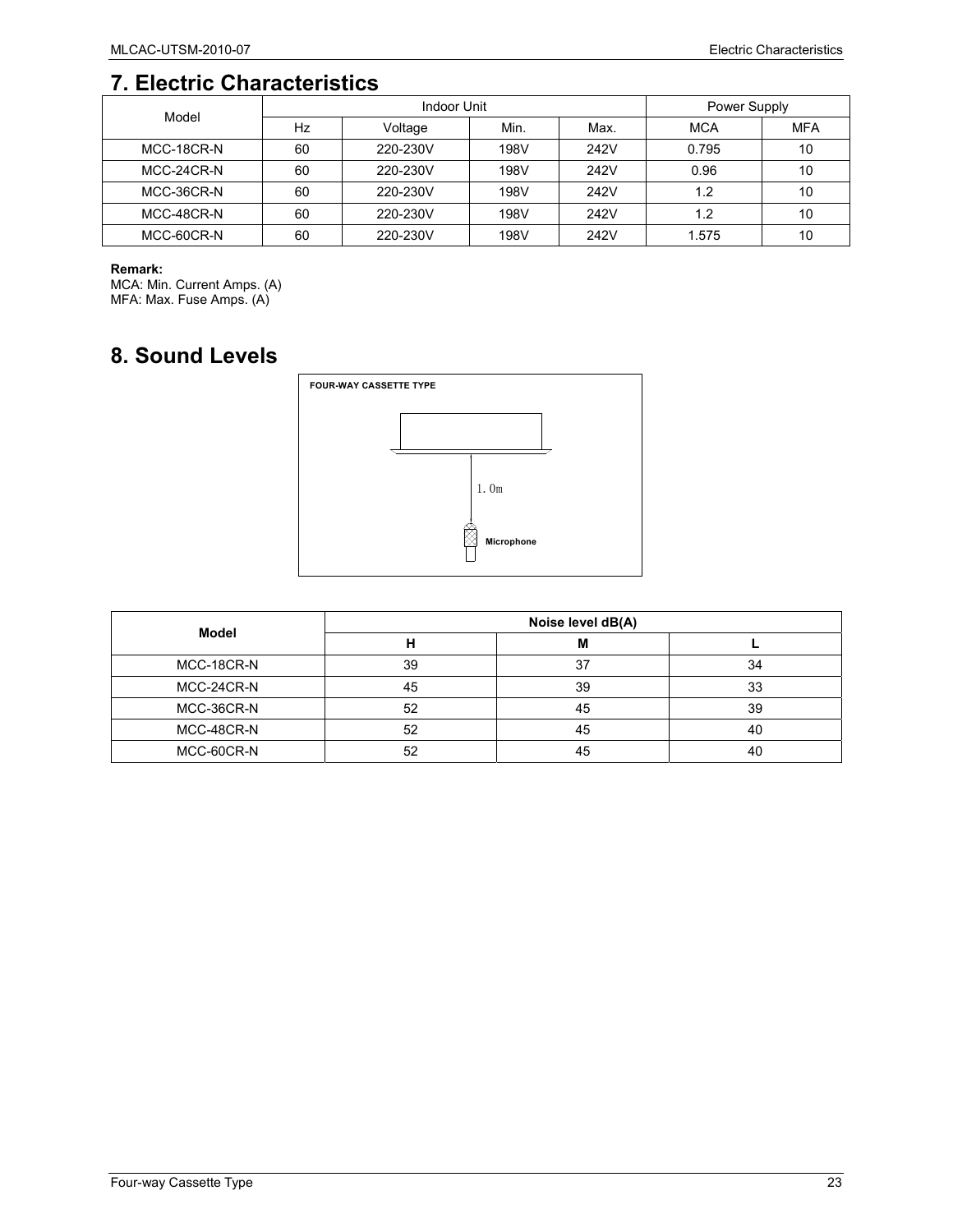## **9. Accessories**

|                                                                 | Name                           | Shape                      | Quantity       |
|-----------------------------------------------------------------|--------------------------------|----------------------------|----------------|
| <b>INSTALLATION FITTINGS</b>                                    | Installation paper board       |                            | 1              |
| Tubing & Fittings                                               | Soundproof / insulation sheath |                            | $\overline{2}$ |
|                                                                 | Connecting pipe group          |                            | 1              |
|                                                                 | Out-let pipe sheath            |                            | 1              |
| <b>Drainpipe Fittings</b>                                       | Out-let pipe clasp             |                            | 1              |
|                                                                 | Drain joint                    |                            | 1              |
|                                                                 | Seal ring                      |                            | 1              |
| Remote controller & Its<br>Frame                                | Remote controller & Its Frame  |                            | 1              |
|                                                                 | Remote controller holder       |                            | 1              |
|                                                                 | Mounting screw(ST2.9×10-C-H)   | EDDE                       | $\overline{2}$ |
|                                                                 | Alkaline dry batteries (AM4)   |                            | $\overline{2}$ |
| <b>Others</b>                                                   | Owner's manual                 |                            | 1              |
|                                                                 | Installation manual            |                            | 1              |
| Installation accessory<br>(The product you have<br>might not be | Expansible hook                |                            | 4              |
| provided the following<br>accesso                               | Installation hook              | cн<br>00000000000000000000 | 4              |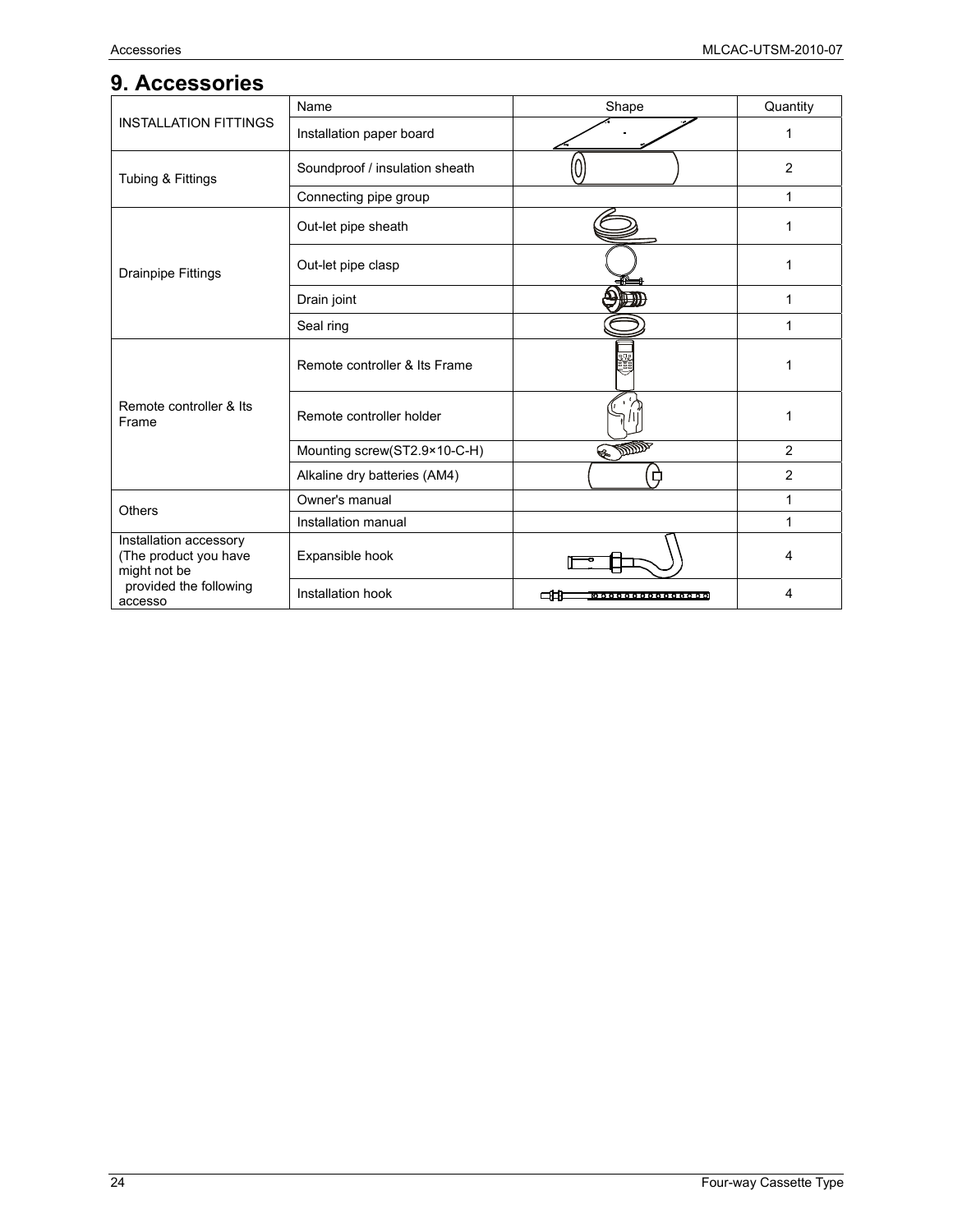## **10. The Specification of Power For 220-230V~ 60Hz Outdoor unit type**:

| . .<br>Type (Cooling only)                                                     |              | 18000 Btu/h              | 24000 Btu/h        | 36000 Btu/h        |                    |
|--------------------------------------------------------------------------------|--------------|--------------------------|--------------------|--------------------|--------------------|
|                                                                                | Indoor unit  | Phase                    | 1- Phase           | 1- Phase           | 1- Phase           |
|                                                                                |              | Frequency and<br>Voltage | 220-230V~.<br>60Hz | 220-230V~,<br>60Hz | 220-230V~.<br>60Hz |
| Power                                                                          |              | Phase                    | 1- Phase           | 1- Phase           | 1- Phase           |
|                                                                                | Outdoor unit | Frequency and<br>Voltage | 220-230V~.<br>60Hz | 220-230V~,<br>60Hz | 220-230V~.<br>60Hz |
| Indoor Circuit Breaker/ Fuse (A)                                               |              | 15/10                    | 15/10              | 15/10              |                    |
| Outdoor Circuit Breaker/ Fuse (A)                                              |              | 30/25                    | 30/25              | 35/30              |                    |
| Indoor Unit Power Wiring (mm <sup>2</sup> )                                    |              | 3x2.5                    | 3x2.5              | 3x2.5              |                    |
| Outdoor Unit Power Wiring(mm2)                                                 |              | 3X2.5                    | 3X3.3              | 3X3.3              |                    |
| Indoor/Outdoor Connecting Wiring<br>Weak Electric Signal<br>(mm <sup>2</sup> ) |              | 2x1.0                    | 2x1.0              | 2x1.0              |                    |

| Type (Cooling only)                                                         |              |                       | 48000 Btu/h     | 60000 Btu/h     |
|-----------------------------------------------------------------------------|--------------|-----------------------|-----------------|-----------------|
|                                                                             |              | Phase                 | 1- Phase        | 1- Phase        |
|                                                                             | Indoor unit  | Frequency and Voltage | 220-230V~, 60Hz | 220-230V~, 60Hz |
| Power                                                                       |              | Phase                 | 1- Phase        | 1- Phase        |
|                                                                             | Outdoor unit | Frequency and Voltage | 220-230V~, 60Hz | 220-230V~, 60Hz |
| Indoor Circuit Breaker/ Fuse (A)                                            |              |                       | 15/10           | 15/10           |
| Outdoor Circuit Breaker/ Fuse (A)                                           |              | 50/45                 | 50/45           |                 |
| Indoor Unit Power Wiring (mm <sup>2</sup> )                                 |              | 3x1.5                 | 3x1.5           |                 |
| Outdoor Unit Power Wiring(mm2)                                              |              |                       | 3X6.0           | 3X6.0           |
| Indoor/Outdoor Connecting Wiring (mm <sup>2</sup> )<br>Weak Electric Signal |              | 2x1.0                 | 2x1.0           |                 |

| Type (Cooling & Heating)                                                       |              | 18000 Btu/h              | 24000 Btu/h        | 36000 Btu/h        |                    |
|--------------------------------------------------------------------------------|--------------|--------------------------|--------------------|--------------------|--------------------|
|                                                                                | Indoor unit  | Phase                    | 1- Phase           | 1- Phase           | 1- Phase           |
|                                                                                |              | Frequency and<br>Voltage | 220-230V~.<br>60Hz | 220-230V~.<br>60Hz | 220-230V~.<br>60Hz |
| Power                                                                          |              | Phase                    | 1- Phase           | 1- Phase           | 1- Phase           |
|                                                                                | Outdoor unit | Frequency and<br>Voltage | 220-230V~,<br>60Hz | 220-230V~.<br>60Hz | 220-230V~,<br>60Hz |
| Indoor Circuit Breaker/ Fuse (A)                                               |              | 15/10                    | 15/10              | 15/10              |                    |
| Outdoor Circuit Breaker/ Fuse (A)                                              |              | 30/25                    | 30/25              | 35/30              |                    |
| Indoor Unit Power Wiring (mm <sup>2</sup> )                                    |              | 3x2.5                    | 3x2.5              | 3x2.5              |                    |
| Outdoor Unit Power Wiring(mm2)                                                 |              | 3X2.5                    | 3X3.3              | 3X3.3              |                    |
| Indoor/Outdoor Connecting Wiring<br>Weak Electric Signal<br>(mm <sup>2</sup> ) |              | 4x1.0                    | 4x1.0              | 4x1.0              |                    |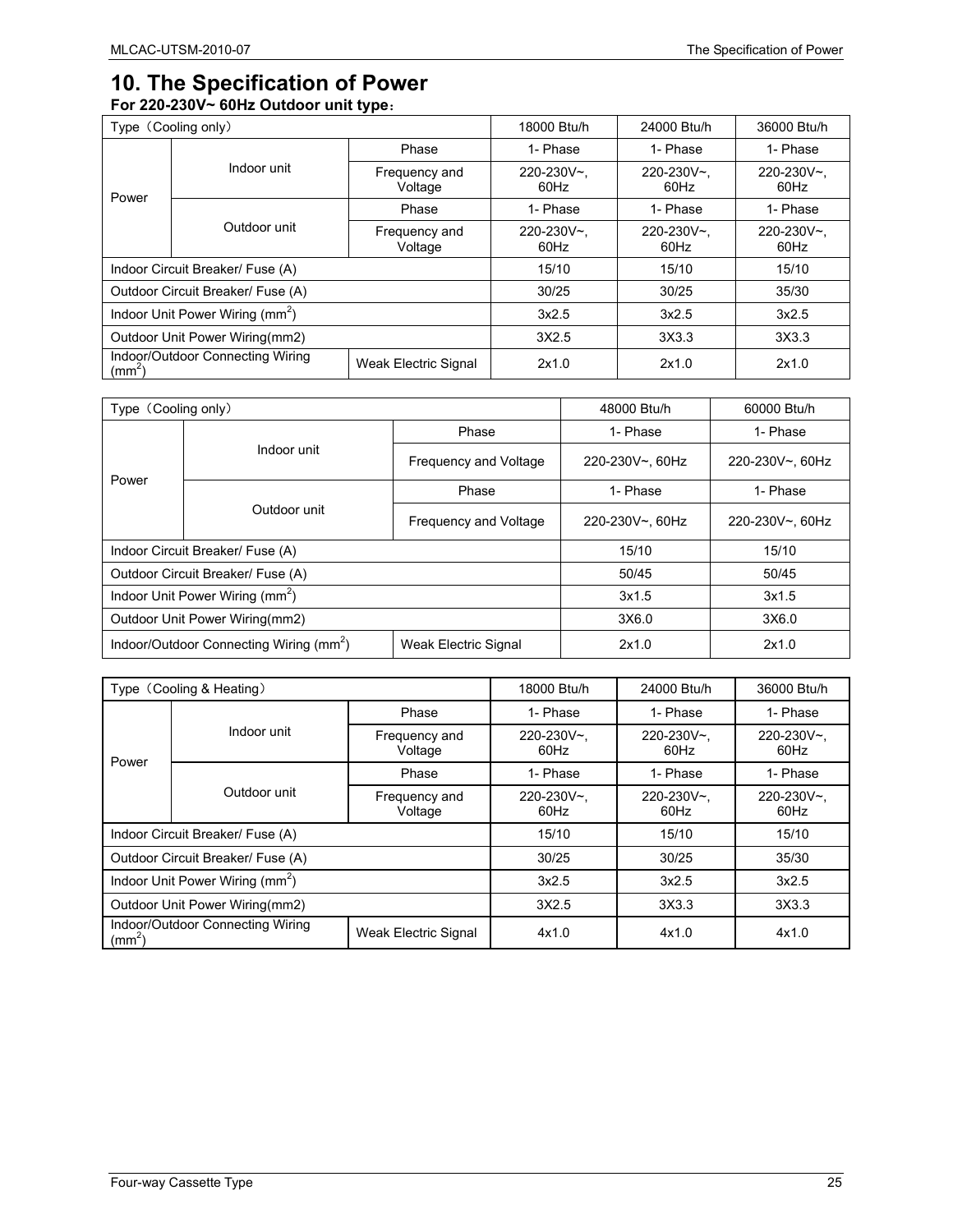| Type (Cooling & Heating)                                                    |              |                       | 48000 Btu/h     | 60000 Btu/h     |
|-----------------------------------------------------------------------------|--------------|-----------------------|-----------------|-----------------|
|                                                                             |              | Phase                 | 1- Phase        | 1- Phase        |
|                                                                             | Indoor unit  | Frequency and Voltage | 220-230V~, 60Hz | 220-230V~, 60Hz |
| Power                                                                       |              | Phase                 | 1- Phase        | 1- Phase        |
|                                                                             | Outdoor unit | Frequency and Voltage | 220-230V~, 60Hz | 220-230V~, 60Hz |
| Indoor Circuit Breaker/ Fuse (A)                                            |              | 15/10                 | 15/10           |                 |
| Outdoor Circuit Breaker/ Fuse (A)                                           |              | 50/45                 | 50/45           |                 |
| Indoor Unit Power Wiring (mm <sup>2</sup> )                                 |              | 3x1.5                 | 3x1.5           |                 |
| Outdoor Unit Power Wiring(mm2)                                              |              | 3X6.0                 | 3X6.0           |                 |
| Indoor/Outdoor Connecting Wiring (mm <sup>2</sup> )<br>Weak Electric Signal |              | 4x1.0                 | 4x1.0           |                 |

#### **For 220V 3N~ 60Hz Outdoor unit type:**

| Type (Cooling only)                                                            |              | 36000 Btu/h              | 48000 Btu/h        | 60000 Btu/h        |                    |
|--------------------------------------------------------------------------------|--------------|--------------------------|--------------------|--------------------|--------------------|
|                                                                                | Indoor unit  | Phase                    | 1- Phase           | 1- Phase           | 1- Phase           |
|                                                                                |              | Frequency and<br>Voltage | 220-230V~.<br>60Hz | 220-230V~.<br>60Hz | 220-230V~.<br>60Hz |
| Power                                                                          |              | Phase                    | 3- Phase           | 3- Phase           | 3- Phase           |
|                                                                                | Outdoor unit | Frequency and<br>Voltage | 220V~, 60Hz        | 220V~, 60Hz        | 220V~, 60Hz        |
| Indoor Circuit Breaker/ Fuse (A)                                               |              | 15/10                    | 15/10              | 15/10              |                    |
| Outdoor Circuit Breaker/ Fuse (A)                                              |              | 45/40                    | 45/40              | 45/40              |                    |
| Indoor Unit Power Wiring (mm <sup>2</sup> )                                    |              | 3x1.5                    | 3x1.5              | 3x1.5              |                    |
| Outdoor Unit Power Wiring(mm2)                                                 |              | 5x2.5                    | 5x4.0              | 5x4.0              |                    |
| Indoor/Outdoor Connecting Wiring<br>Weak Electric Signal<br>(mm <sup>2</sup> ) |              | 2x1.0                    | 2x1.0              | 2x1.0              |                    |

| Type (Cooling & Heating)                                                       |                         | 36000 Btu/h              | 48000 Btu/h        | 60000 Btu/h        |                    |
|--------------------------------------------------------------------------------|-------------------------|--------------------------|--------------------|--------------------|--------------------|
|                                                                                | Indoor unit             | Phase                    | 1- Phase           | 1- Phase           | 1- Phase           |
|                                                                                |                         | Frequency and<br>Voltage | 220-230V~,<br>60Hz | 220-230V~,<br>60Hz | 220-230V~,<br>60Hz |
| Power                                                                          |                         | Phase                    | 3- Phase           | 3- Phase           | 3- Phase           |
|                                                                                | Outdoor unit<br>Voltage | Frequency and            | 220V~, 60Hz        | 220V~, 60Hz        | 220V~, 60Hz        |
| Indoor Circuit Breaker/ Fuse (A)                                               |                         | 15/10                    | 15/10              | 15/10              |                    |
| Outdoor Circuit Breaker/ Fuse (A)                                              |                         | 45/40                    | 45/40              | 45/40              |                    |
| Indoor Unit Power Wiring (mm <sup>2</sup> )                                    |                         | 3x1.5                    | 3x1.5              | 3x1.5              |                    |
| Outdoor Unit Power Wiring(mm2)                                                 |                         | 5x2.5                    | 5x4.0              | 5x4.0              |                    |
| Indoor/Outdoor Connecting Wiring<br>Weak Electric Signal<br>(mm <sup>2</sup> ) |                         | 4x1.0                    | 4x1.0              | 4x1.0              |                    |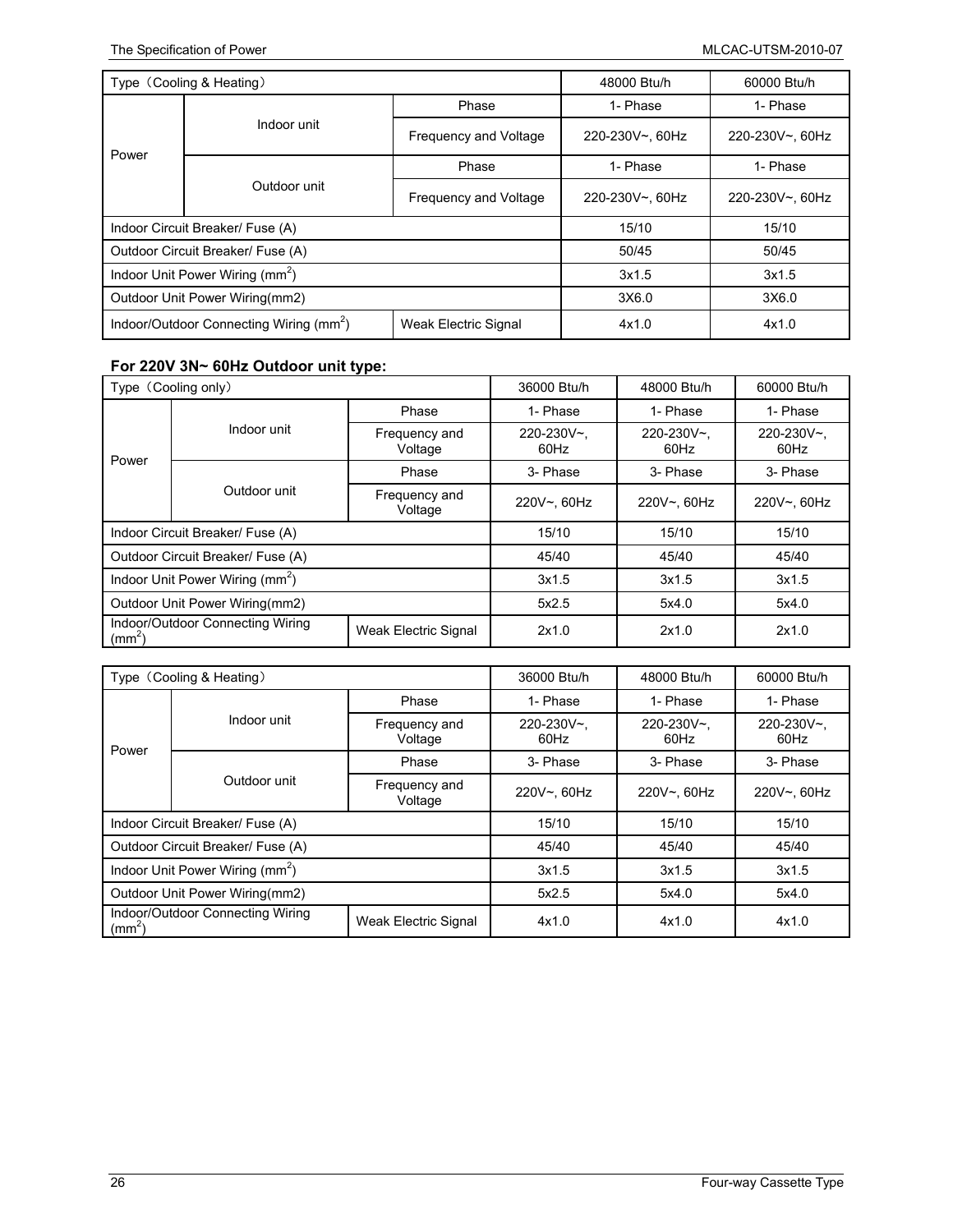### **11. Field Wiring Wiring chart**